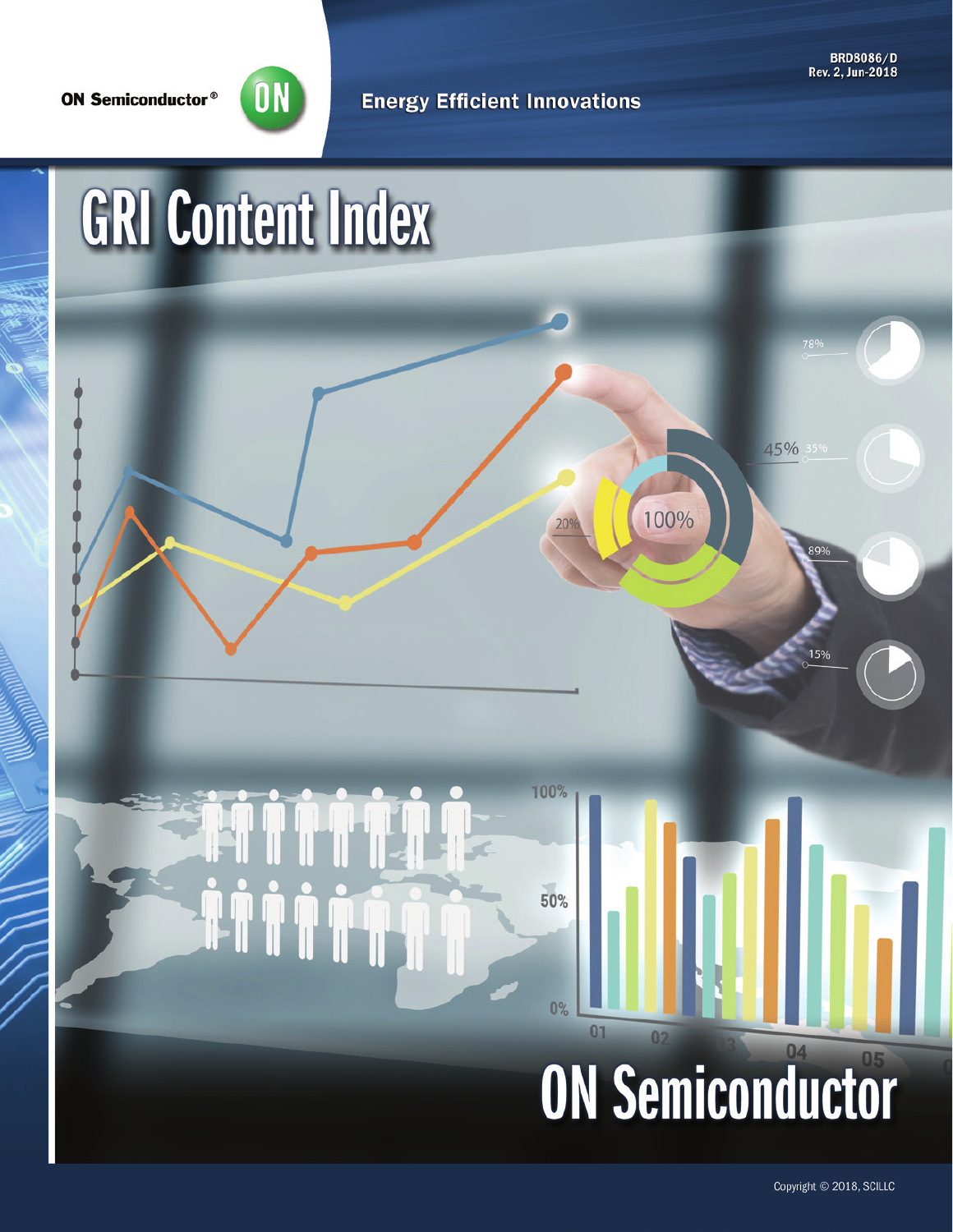## **2017 Global Reporting Initiative Content Index**

| <b>GRI Standard</b>                      | <b>Disclosure</b>                                                                                                | <b>Cross reference or Answer</b>                                                                                                                                                                                                                                                                                                                                                                                                                                                                                                                                                                                                                                                                                                                                                                                                                                                                                                                                                              | <b>Additional Notes</b>                                                                                                 |
|------------------------------------------|------------------------------------------------------------------------------------------------------------------|-----------------------------------------------------------------------------------------------------------------------------------------------------------------------------------------------------------------------------------------------------------------------------------------------------------------------------------------------------------------------------------------------------------------------------------------------------------------------------------------------------------------------------------------------------------------------------------------------------------------------------------------------------------------------------------------------------------------------------------------------------------------------------------------------------------------------------------------------------------------------------------------------------------------------------------------------------------------------------------------------|-------------------------------------------------------------------------------------------------------------------------|
| <b>GRI 102: General Disclosures 2017</b> |                                                                                                                  |                                                                                                                                                                                                                                                                                                                                                                                                                                                                                                                                                                                                                                                                                                                                                                                                                                                                                                                                                                                               |                                                                                                                         |
| $102 - 1$                                | Name of organization                                                                                             | <b>ON Semiconductor Corporation</b>                                                                                                                                                                                                                                                                                                                                                                                                                                                                                                                                                                                                                                                                                                                                                                                                                                                                                                                                                           |                                                                                                                         |
| $102 - 2$                                | Activities, brands, products and services                                                                        | Activities: ON Semiconductor (NASDAQ: ON) is a publicly traded global<br>semiconductor company headquartered in Phoenix, Arizona. We drive<br>energy efficient innovations, empowering customers to reduce global<br>energy use. The company is a leading supplier of semiconductor-based<br>solutions, offering a comprehensive portfolio of energy efficient power<br>management, analog, sensors, logic, timing, connectivity, discrete,<br>SoC and custom devices. The company's products help engineers<br>solve their unique design challenges in <b>automotive</b> , communications,<br>computing, consumer, industrial, medical, aerospace and defense<br>applications. ON Semiconductor operates a responsive, reliable, world-<br>class supply chain and quality program, a robust compliance and<br>ethics program and a network of manufacturing facilities, sales offices<br>and design centers in key markets throughout North America, Europe<br>and the Asia Pacific regions. |                                                                                                                         |
|                                          |                                                                                                                  | Products: Standard products include Electrically Erasable<br>Programmable Read-Only Memory (EEPROM), Static rand-access<br>memory (SRAM), bipolar transistors, insulated-gate bipolar transistor<br>(IGBTs), thyristors, diodes, junction gate field-effect transistors (JFETs),<br>protection, rectifiers, amplifiers, filters, metal-oxide-semiconductor<br>field-effect transistor (MOSFETs), standard logic, linear regulators.                                                                                                                                                                                                                                                                                                                                                                                                                                                                                                                                                           |                                                                                                                         |
| $102 - 3$                                | Location of headquarters                                                                                         | Phoenix, AZ, USA                                                                                                                                                                                                                                                                                                                                                                                                                                                                                                                                                                                                                                                                                                                                                                                                                                                                                                                                                                              |                                                                                                                         |
| $102 - 4$                                | Location of operations                                                                                           | Manufacturing: Belgium, Canada, China, Czech Republic, Japan,<br>Malaysia, Philippines, South Korea, United States, Vietnam<br>Design Centers: Belgium, Canada, Czech Republic, France, Germany,<br>India, Ireland, Japan, Korea, Philippines, Romania, Slovak Republic,<br>Switzerland, Taiwan, United States<br>Solution Engineering Centers: China, Germany, Japan, South Korea,<br>Taiwan, United States                                                                                                                                                                                                                                                                                                                                                                                                                                                                                                                                                                                  |                                                                                                                         |
| $102 - 5$                                | Ownership and legal form                                                                                         | Public corporation                                                                                                                                                                                                                                                                                                                                                                                                                                                                                                                                                                                                                                                                                                                                                                                                                                                                                                                                                                            |                                                                                                                         |
| $102 - 6$                                | Markets served                                                                                                   | Sectors: Automotive, consumer, computing, communications,<br>networking, industrial, medical, aerospace and defense<br>Customers: Original equipment manufacturers, distributors, electronic<br>manufacturing service providers                                                                                                                                                                                                                                                                                                                                                                                                                                                                                                                                                                                                                                                                                                                                                               |                                                                                                                         |
| $102 - 7$                                | Scale of organization                                                                                            | Number of employees: approximately 34,000 globally<br>Number of operations: 51<br>Net revenue: \$5,543.1 million<br>Total capitalization: total liabilities - \$4,394.1 million; total equity -<br>\$2,801.0 million<br>Quantity of products and services: 72.8 billion units shipped in 2017                                                                                                                                                                                                                                                                                                                                                                                                                                                                                                                                                                                                                                                                                                 | Number of operations equals<br>solution engineering, design,<br>manufacturing and support sites<br>with $50+$ employees |
| $102 - 8$                                | Information on employees and other workers<br>(a) Total number of employees by<br>employment contract and gender | Contractors and interns:<br>$M - 617$ : F - 367<br>Regular employees:<br>$M - 17,795; F - 15,713$                                                                                                                                                                                                                                                                                                                                                                                                                                                                                                                                                                                                                                                                                                                                                                                                                                                                                             | All data is as of December 31,<br>2017.                                                                                 |
|                                          | (b) Total number of employees by<br>employment contract and region                                               | <b>Contractors and interns:</b><br>Americas: 105<br>Asia: 847<br><b>EMEA: 32</b><br>Regular employees:<br>Americas: 4,582<br>Asia: 25,117<br>EMEA: 3,809                                                                                                                                                                                                                                                                                                                                                                                                                                                                                                                                                                                                                                                                                                                                                                                                                                      |                                                                                                                         |
|                                          | (c) Total number of permanent employees<br>by employment type and gender                                         | Full time:<br>$M - 18,333; F - 16,018$<br>Part time:<br>$M - 79$ ; F $-62$                                                                                                                                                                                                                                                                                                                                                                                                                                                                                                                                                                                                                                                                                                                                                                                                                                                                                                                    |                                                                                                                         |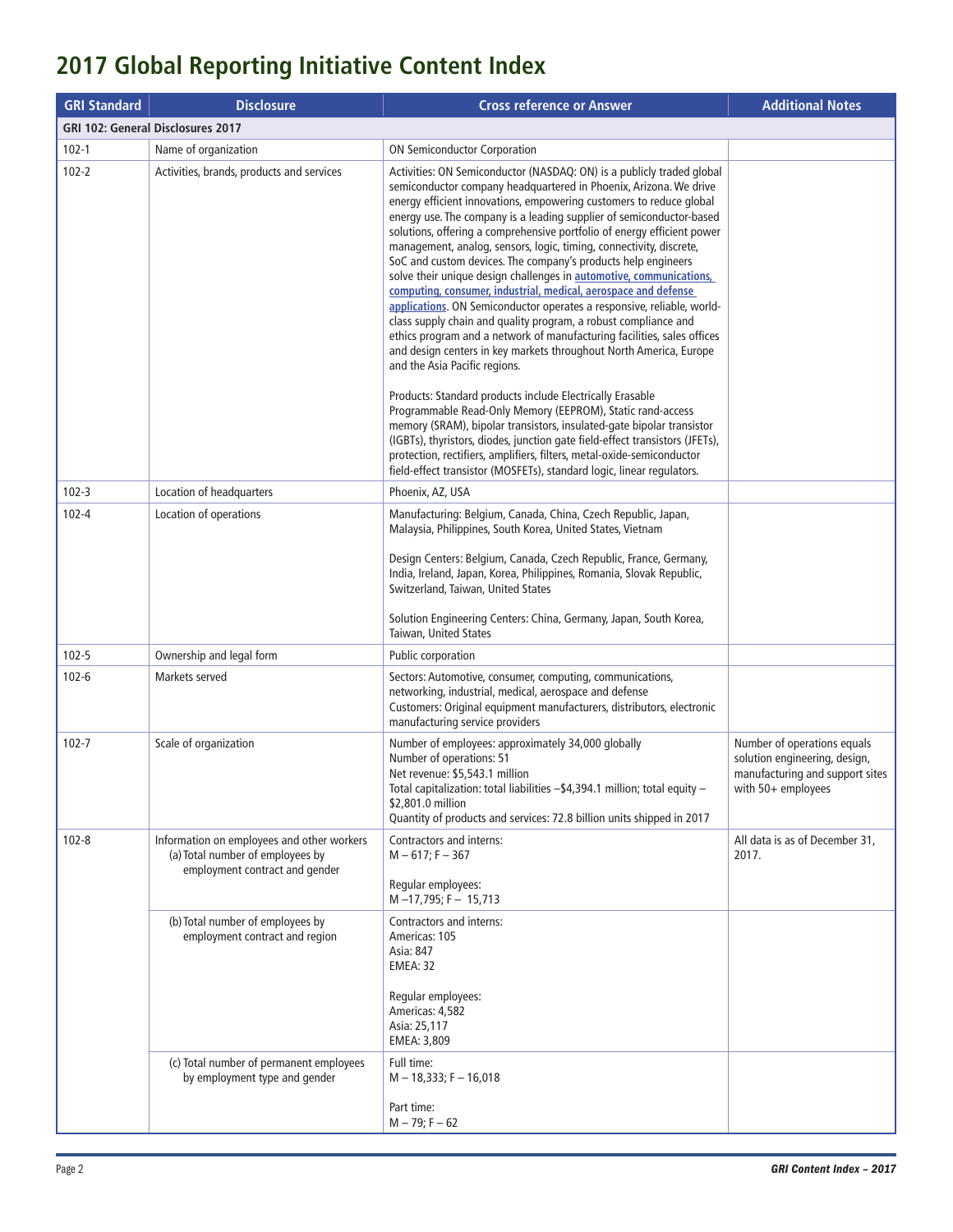| <b>GRI Standard</b> | <b>Disclosure</b>                                                                                                                                                                                                                                                                             | <b>Cross reference or Answer</b>                                                                                                                                                                                                                                                                                                                                                                                                                                                                                                                                                                                                                                                                                                                                                                                                                                                                                                                                                                                                                                                                                                                                                                                                                                                                                 | <b>Additional Notes</b> |
|---------------------|-----------------------------------------------------------------------------------------------------------------------------------------------------------------------------------------------------------------------------------------------------------------------------------------------|------------------------------------------------------------------------------------------------------------------------------------------------------------------------------------------------------------------------------------------------------------------------------------------------------------------------------------------------------------------------------------------------------------------------------------------------------------------------------------------------------------------------------------------------------------------------------------------------------------------------------------------------------------------------------------------------------------------------------------------------------------------------------------------------------------------------------------------------------------------------------------------------------------------------------------------------------------------------------------------------------------------------------------------------------------------------------------------------------------------------------------------------------------------------------------------------------------------------------------------------------------------------------------------------------------------|-------------------------|
|                     | (d) Report whether a substantial portion<br>of the organization's workforce is<br>performed by workers who are legally<br>recognized as self-employed, or by<br>individuals other than employees<br>or supervised workers, including<br>employees and supervised employees by<br>contractors. | No                                                                                                                                                                                                                                                                                                                                                                                                                                                                                                                                                                                                                                                                                                                                                                                                                                                                                                                                                                                                                                                                                                                                                                                                                                                                                                               |                         |
|                     | (e) Report any significant variations in<br>employee numbers                                                                                                                                                                                                                                  | N/A                                                                                                                                                                                                                                                                                                                                                                                                                                                                                                                                                                                                                                                                                                                                                                                                                                                                                                                                                                                                                                                                                                                                                                                                                                                                                                              |                         |
| 102-9               | Description of supply chain                                                                                                                                                                                                                                                                   | ON Semiconductor's supply chain has a multifaceted supply structure<br>of direct materials suppliers, foundry and subcontractor providers,<br>indirect material suppliers and professional service providers deployed<br>across a global sourcing and procurement organization. In 2017 the<br>company worked with over 8,000 suppliers and service providers in<br>North America, Asia Pacific, Europe and the Middle East of which<br>approximately 4,600 were production-related. The various categories<br>of suppliers are managed through both centralized strategic sourcing<br>organizations and site procurement teams.                                                                                                                                                                                                                                                                                                                                                                                                                                                                                                                                                                                                                                                                                 |                         |
| 102-10              | Significant changes to organization and supply<br>chain                                                                                                                                                                                                                                       | N/A                                                                                                                                                                                                                                                                                                                                                                                                                                                                                                                                                                                                                                                                                                                                                                                                                                                                                                                                                                                                                                                                                                                                                                                                                                                                                                              |                         |
| 102-11              | Precautionary principle approach                                                                                                                                                                                                                                                              | ON Semiconductor has an enterprise risk management (ERM)<br>program which addresses the precautionary principle. The goal of<br>the company's ERM program is to systematically, consistently and<br>effectively identify, evaluate, prioritize, and manage key risks affecting<br>the company. To learn more about ON Semiconductor's ERM program,<br>please refer to page 11 of the company's 2017 Corporate Social<br><b>Responsibility Report.</b>                                                                                                                                                                                                                                                                                                                                                                                                                                                                                                                                                                                                                                                                                                                                                                                                                                                            |                         |
| 102-12              | <b>External initiatives</b>                                                                                                                                                                                                                                                                   | Boston College Center for Corporate Citizenship<br>Carbon Disclosure Project<br>China Power Supply Society<br>Corporate Secretaries and Governance Professionals<br><b>Electronic Components Industry Association</b><br>Ethisphere's Business Ethics Leadership Alliance<br>Europe's Energy for Green Society ENIAC JU Project<br><b>Fab Owners Association</b><br><b>Global Semiconductor Alliance</b><br><b>Hearing Industries Association</b><br>Malaysian Institute of Integrity and Corporate Integrity Pledge<br>Microelectronic Industry Design Association (MIDAS) Ireland<br>Motor Equipment Manufacturers Association/ Original Equipment<br><b>Suppliers Association (MEMA/OESA)</b><br>National Association of Corporate Directors<br>Power Sources Manufactures Association (PSMA)<br>Responsible Business Alliance (RBA) and their Environmental<br>Sustainability, Conflict Minerals, Indirect Spend, and Validated Audit<br>Process (VAP) workgroups<br>Responsible Minerals Initiative (RMI)<br>Semiconductor Electronic Industries in Philippines Inc. (SEIPI)<br>Semiconductor Industry Association (SIA)<br>Society of Corporate Compliance and Ethics<br>Sustainability Reporting Group, American Council for an Energy-<br>Efficient Economy (ACEEE)<br>World Semiconductor Council (WSC) |                         |
| $102 - 13$          | Membership of associations                                                                                                                                                                                                                                                                    | Arizona State University, Jeffrey Wincel, Member of Board of Trustees<br>Association of Corporate Counsel, Mark Rogers, President (Arizona<br>Chapter)<br>CEB Compliance & Ethics Leadership Council, Founding Member<br>Electronic Components Industry Association, Jeff Thompson, Member<br>of Board of Directors<br>Juvenile Diabetes Research Foundation, Desert Southwest Chapter,<br>Kris Pugsley, Member of Board of Directors<br>Semiconductor Industry Association (SIA), Keith Jackson, Member of<br><b>Board of Directors</b>                                                                                                                                                                                                                                                                                                                                                                                                                                                                                                                                                                                                                                                                                                                                                                         |                         |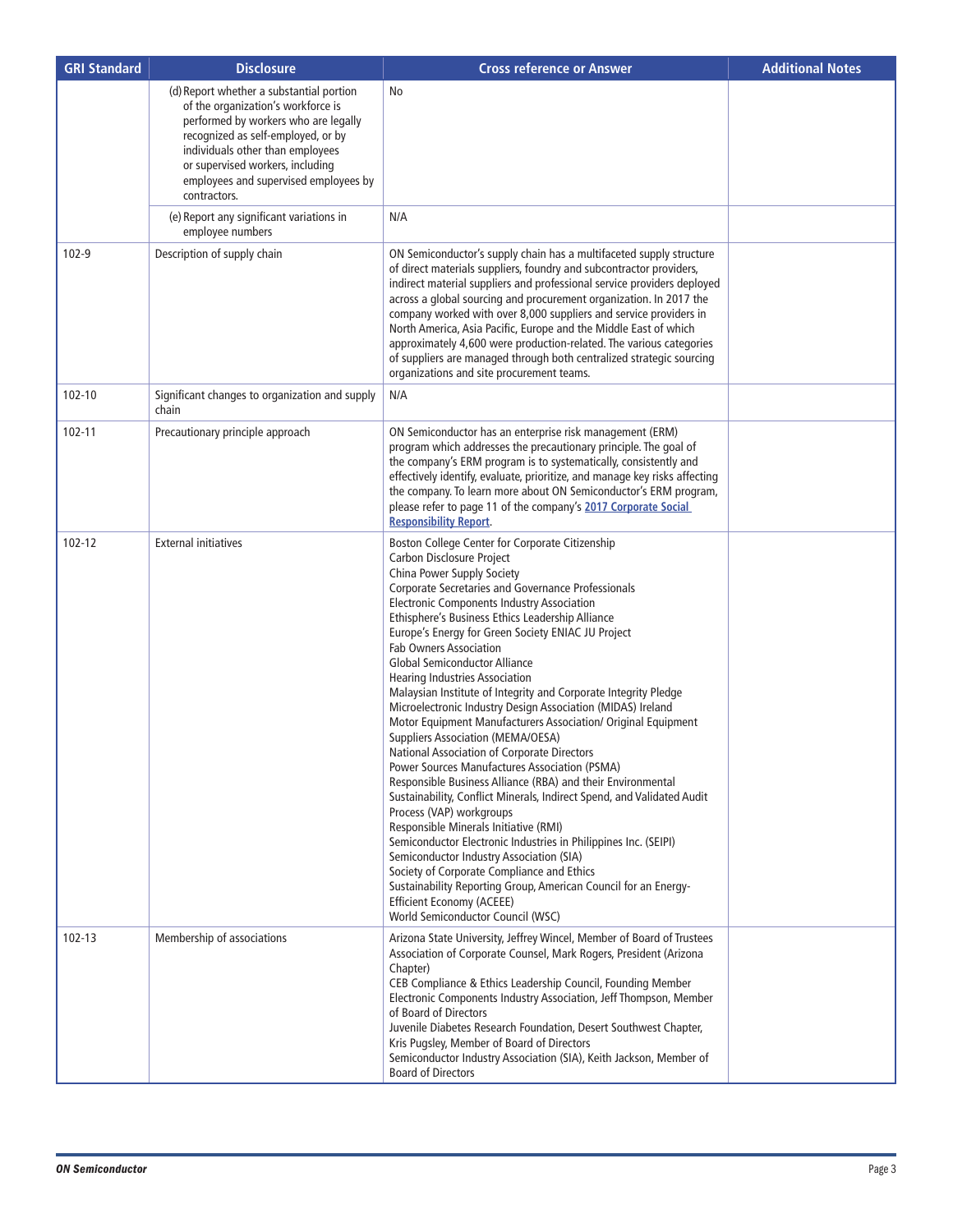| <b>GRI Standard</b>   | <b>Disclosure</b>                                                                     | <b>Cross reference or Answer</b>                                                                                                                                                                                                                                                                                                                                                                                                                                                                                                                                                                                                                                                                                                                                                                                                                                                                                                                                                                                                                                                                                                                                                                                                                                                                                                                                                                                                                                                                                                                                                                                                                                                                                                                                                                                                                                                                                                                      | <b>Additional Notes</b> |
|-----------------------|---------------------------------------------------------------------------------------|-------------------------------------------------------------------------------------------------------------------------------------------------------------------------------------------------------------------------------------------------------------------------------------------------------------------------------------------------------------------------------------------------------------------------------------------------------------------------------------------------------------------------------------------------------------------------------------------------------------------------------------------------------------------------------------------------------------------------------------------------------------------------------------------------------------------------------------------------------------------------------------------------------------------------------------------------------------------------------------------------------------------------------------------------------------------------------------------------------------------------------------------------------------------------------------------------------------------------------------------------------------------------------------------------------------------------------------------------------------------------------------------------------------------------------------------------------------------------------------------------------------------------------------------------------------------------------------------------------------------------------------------------------------------------------------------------------------------------------------------------------------------------------------------------------------------------------------------------------------------------------------------------------------------------------------------------------|-------------------------|
| 102-14                | Statement from senior decision-maker                                                  | See a letter from ON Semiconductor's President and CEO on page 1<br>of the company's 2017 Corporate Social Responsibility Report. For<br>further details on impacts, risks and opportunities please see the<br>company's 2017 SEC Form 10-K.                                                                                                                                                                                                                                                                                                                                                                                                                                                                                                                                                                                                                                                                                                                                                                                                                                                                                                                                                                                                                                                                                                                                                                                                                                                                                                                                                                                                                                                                                                                                                                                                                                                                                                          |                         |
| $102 - 16$            | Description of organization's values, principles,<br>standards, and norms of behavior | ON Semiconductor's Code of Business Conduct outlines the company's<br>values, principles, standards and norms of behavior. It is reviewed<br>annually and all employees and board of directors must read and<br>sign the Code of Business Conduct on an annual basis. Within<br>ON Semiconductor's Code of Business Conduct is information on the<br>company's core values:<br>• Respect: We treat each other with dignity and respect. We<br>share information and encourage different views in an open<br>and honest environment. We draw out the best in each other,<br>recognizing that diversity of backgrounds and experience are<br>key strengths. We all win when we support each other.<br>• Integrity: We mean what we say and say what we mean. Our<br>Company has set high standards for our products and individual<br>conduct. Our reputation depends on the highest standards<br>of ethical behavior. We are accountable for delivering out<br>commitments on time with highest quality. We address issues<br>objectively, using facts and constructive feedback in a work<br>atmosphere where we do not fear open discussion or questions.<br>When a decision has been made, we work to support it. We<br>comply with all legal requirements and hold ourselves to the<br>highest standards of ethical conduct.<br>• Initiative: We value people who demonstrate a positive,<br>"can-do" attitude, while collaborating to win. We work<br>intelligently, with a sense of urgency, while always maintaining<br>our commitment to comply with applicable laws, regulations<br>and standards. If a problem exists, we see it through to rapid<br>resolution while acting in an ethical manner. Each of us is<br>expected to demonstrate these core values in our roles at<br>ON Semiconductor. These values apply equally to us all -<br>employees and directors alike.<br>Please see ON Semiconductor's CSR Statement of Commitment for |                         |
|                       |                                                                                       | information on the company's sustainability-related principles.                                                                                                                                                                                                                                                                                                                                                                                                                                                                                                                                                                                                                                                                                                                                                                                                                                                                                                                                                                                                                                                                                                                                                                                                                                                                                                                                                                                                                                                                                                                                                                                                                                                                                                                                                                                                                                                                                       |                         |
| 102-18                | Governance structure                                                                  | Governance structure: Board of Directors<br>Board of Director Committees: Audit Committee, Compensation<br>Committee, Corporate Governance and Nominating Committee,<br>Executive Committee, Integration and Oversight Committee and<br>Science and Technology Committee<br>Committee responsible for decision making on environmental and<br>social impacts: Audit Committee; Corporate Social Responsibility<br><b>Steering Committee</b>                                                                                                                                                                                                                                                                                                                                                                                                                                                                                                                                                                                                                                                                                                                                                                                                                                                                                                                                                                                                                                                                                                                                                                                                                                                                                                                                                                                                                                                                                                           |                         |
| 102-40                | List of key stakeholder groups                                                        | Employees, customers, suppliers, governments, non-government and<br>non-profit organizations, communities and investors.                                                                                                                                                                                                                                                                                                                                                                                                                                                                                                                                                                                                                                                                                                                                                                                                                                                                                                                                                                                                                                                                                                                                                                                                                                                                                                                                                                                                                                                                                                                                                                                                                                                                                                                                                                                                                              |                         |
| 102-41                | Percentage of employees covered by collective<br>bargaining agreements                | 22.4% globally                                                                                                                                                                                                                                                                                                                                                                                                                                                                                                                                                                                                                                                                                                                                                                                                                                                                                                                                                                                                                                                                                                                                                                                                                                                                                                                                                                                                                                                                                                                                                                                                                                                                                                                                                                                                                                                                                                                                        |                         |
| $102 - 42 - 102 - 43$ | Identifying and selecting stakeholders;<br>Approach to stakeholder engagement         | ON Semiconductor believes that the views of its stakeholders are<br>important in making operational and strategic decisions. The company<br>identifies stakeholders that either have a significant impact on or are<br>significantly impacted by ON Semiconductor's operations. The method<br>and frequency of engagement varies by stakeholder type. However,<br>the company aims to engage stakeholders through conferences,<br>membership and associations, surveys, reporting, scorecards,<br>assessments, philanthropy, employee volunteerism and social media<br>throughout the year. Further detail on how the company engages<br>its stakeholders can be found on page 52 of the company's 2017<br><b>Corporate Social Responsibility Report.</b>                                                                                                                                                                                                                                                                                                                                                                                                                                                                                                                                                                                                                                                                                                                                                                                                                                                                                                                                                                                                                                                                                                                                                                                             |                         |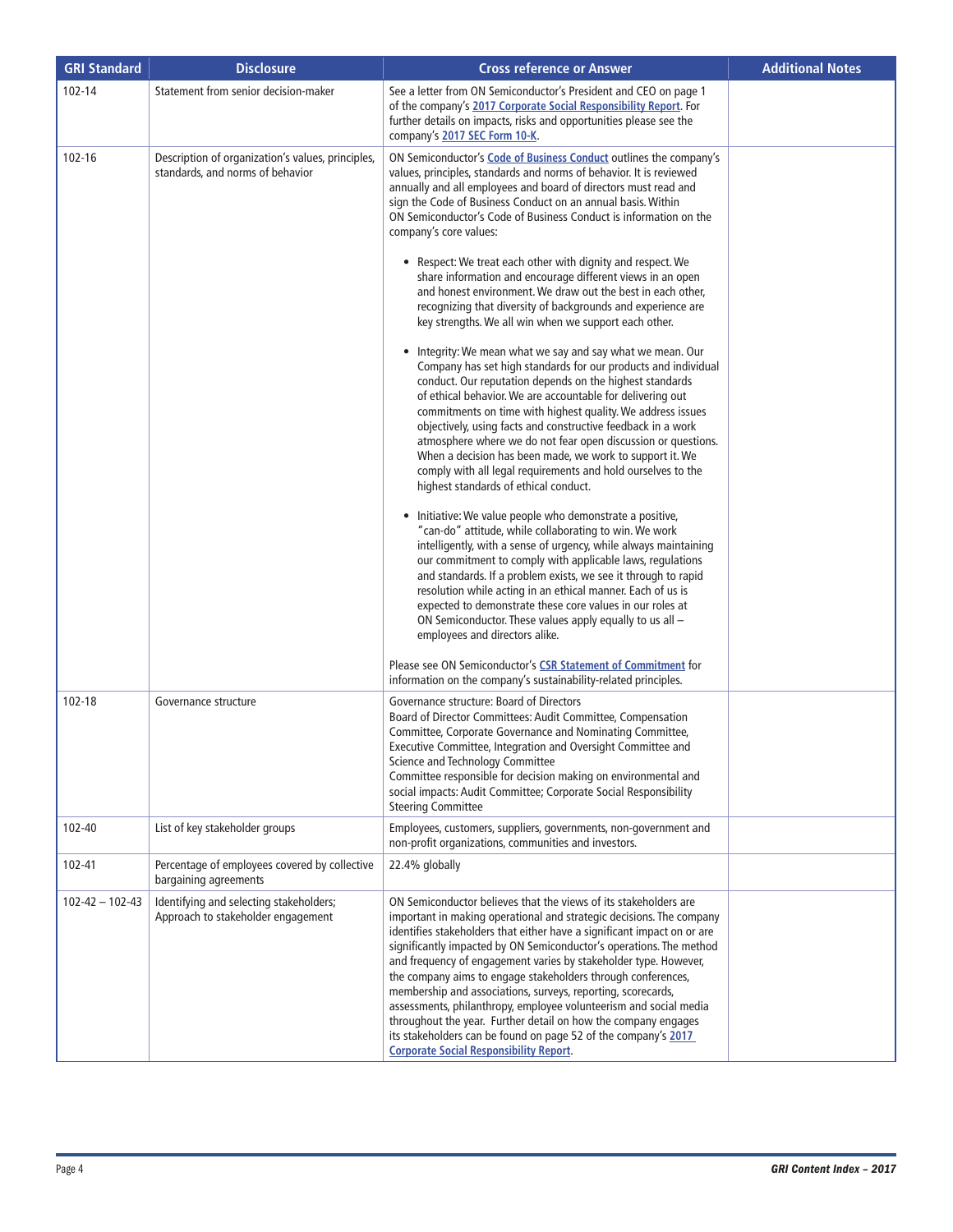| <b>GRI Standard</b> | <b>Disclosure</b>                                                                                 | <b>Cross reference or Answer</b>                                                                                                                                                                                                                                                            | <b>Additional Notes</b>                                                                      |
|---------------------|---------------------------------------------------------------------------------------------------|---------------------------------------------------------------------------------------------------------------------------------------------------------------------------------------------------------------------------------------------------------------------------------------------|----------------------------------------------------------------------------------------------|
| 102-44              | Key topics and concerns raised                                                                    | To see key topics raised and issues considered most important by our<br>stakeholders and company, please see pages 52 of the company's<br>2017 Corporate Social Responsibility Report.                                                                                                      |                                                                                              |
| 102-45              | Entities included in the consolidated financial<br>statements                                     | See Item 1 Business overview and Exhibit 21.1 of 2017 SEC Form 10-K                                                                                                                                                                                                                         |                                                                                              |
| 102-46              | Defining report content and topic boundaries                                                      | See Report Overview on page 3 of the company's 2017 Corporate<br><b>Social Responsibility Report.</b>                                                                                                                                                                                       |                                                                                              |
| 102-47              | List of material topics                                                                           | See Material Topics on page 53 of the company's 2017 Corporate<br><b>Social Responsibility Report.</b>                                                                                                                                                                                      |                                                                                              |
| 102-48              | Restatements of information                                                                       | None                                                                                                                                                                                                                                                                                        |                                                                                              |
| 102-49              | Changes in reporting                                                                              | None                                                                                                                                                                                                                                                                                        |                                                                                              |
| 102-50              | Reporting period                                                                                  | 2017                                                                                                                                                                                                                                                                                        |                                                                                              |
| 102-51              | Date of most recent report                                                                        | July, 2017                                                                                                                                                                                                                                                                                  |                                                                                              |
| 102-52              | Reporting cycle                                                                                   | Annual                                                                                                                                                                                                                                                                                      |                                                                                              |
| 102-53              | Contact point for questions                                                                       | Keenan Evans, Senior Vice President, Corporate Social Responsibility                                                                                                                                                                                                                        |                                                                                              |
| 102-54              | Claims of reporting in accordance with the GRI<br><b>Standards</b>                                | This report has been prepared in accordance with GRI Standards: Core<br>option.                                                                                                                                                                                                             |                                                                                              |
| 102-55              | <b>GRI Content Index</b>                                                                          | See page 56 of the company's 2017 Corporate Social Responsibility<br>Report.                                                                                                                                                                                                                |                                                                                              |
| 102-56              | External assurance                                                                                | ON Semiconductor has not sought external assurance for the contents<br>included in the company's 2017 Corporate Social Responsibility Report<br>and GRI Content Index. However, certain data included is subject to<br>external review and all information provided is reviewed internally. |                                                                                              |
|                     | GRI 103: Management Approach 2017                                                                 |                                                                                                                                                                                                                                                                                             |                                                                                              |
| $103 - 1$           | Explanation of material topic and its boundary                                                    | See Material Topics and Aspect Boundaries on pages 52 - 54 of the<br>company's 2017 Corporate Social Responsibility Report.                                                                                                                                                                 |                                                                                              |
| $103 - 2$           | Management approach for material topics                                                           | For management approach on our material topics, please see the<br>company's 2017 Corporate Social Responsibility Report.                                                                                                                                                                    |                                                                                              |
| $103 - 3$           | Evaluation of management approach                                                                 | For evaluation of management approach, please see the company's<br>2017 Corporate Social Responsibility Report.                                                                                                                                                                             |                                                                                              |
|                     | GRI 201: Economic Performance 2017                                                                |                                                                                                                                                                                                                                                                                             |                                                                                              |
| $201-1$             | Direct economic value generated and<br>distributed (EVG&D)<br>(a) Direct economic value generated | Revenue: \$5,543.1 million<br>Proceeds from sale of assets: \$14.3 million                                                                                                                                                                                                                  |                                                                                              |
|                     | (b) Economic value distributed                                                                    | Cost of revenue: \$3,509.3 million<br>Operating cost: \$1,352.9 million<br>Cash paid for employee wages and benefits: N/A<br>Cash paid for interest: \$92.1 million<br>Cash paid for taxes: \$67.8 million                                                                                  | ON Semiconductor does not<br>publicly disclose cash paid for<br>employee wages and benefits. |
|                     | (c) Economic value retained                                                                       | Net income: \$820.3 million                                                                                                                                                                                                                                                                 |                                                                                              |
|                     | (d) EVG&D by country, regional, or market<br>levels                                               | See 2017 SEC Form 10-K - Segment Information                                                                                                                                                                                                                                                |                                                                                              |
| $201 - 2$           | Financial implications and other risks and<br>opportunities due to climate change                 | To learn about ON Semiconductor's approach to climate change,<br>please see page 40 of the company's 2017 Corporate Social<br><b>Responsibility Report.</b>                                                                                                                                 |                                                                                              |
| $201 - 3$           | Defined benefit obligation plans and other<br>retirement plans                                    | See ON Semiconductor's website for Regional Benefits Summaries and<br>2017 SEC Form 10-K.                                                                                                                                                                                                   |                                                                                              |
| $201 - 4$           | Financial assistance received from government                                                     | N/A                                                                                                                                                                                                                                                                                         | <b>ON Semiconductor does</b><br>not publicly disclose this<br>information.                   |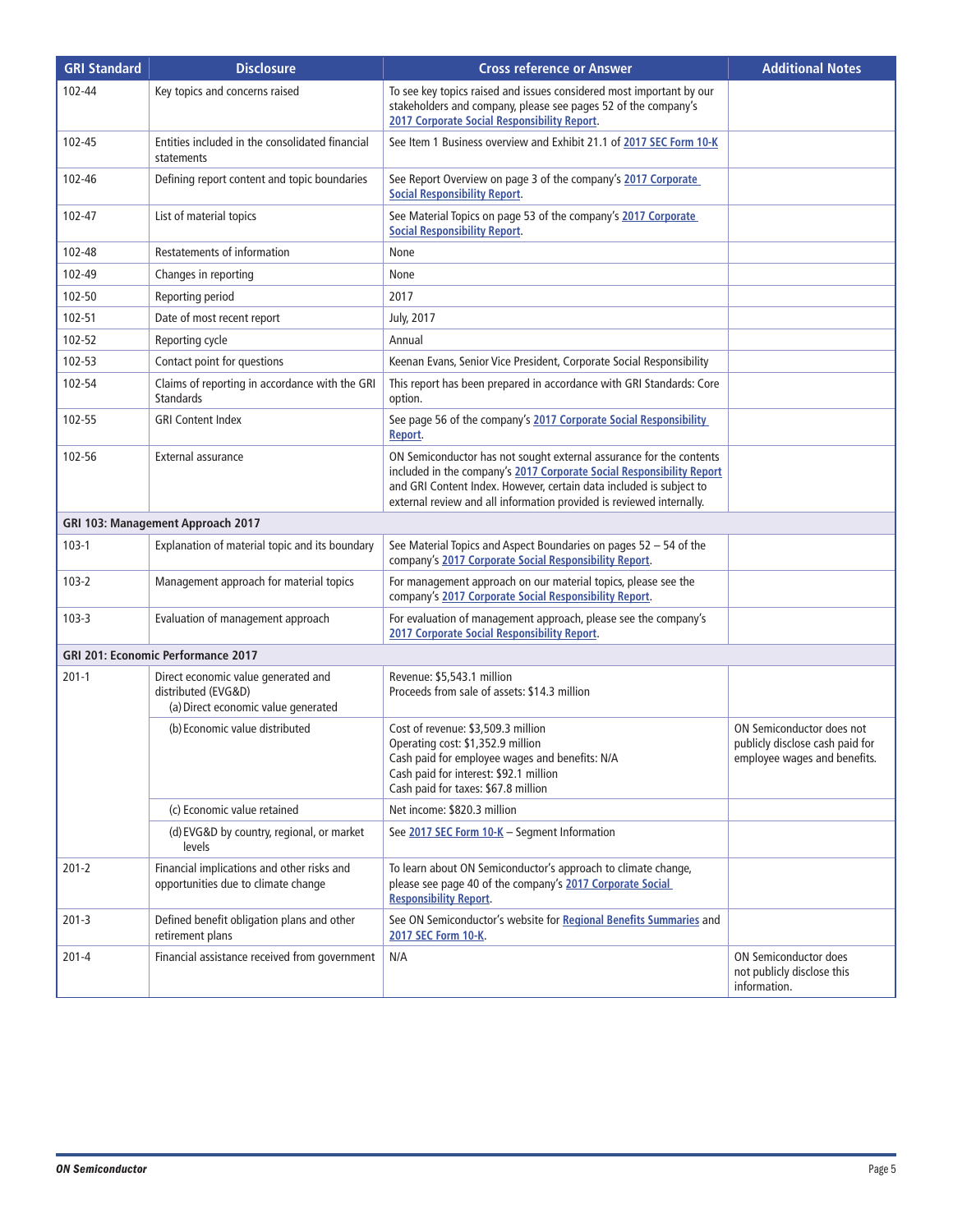| <b>GRI Standard</b>           | <b>Disclosure</b>                                                                                                                                                                                                                                                                               | <b>Cross reference or Answer</b>                                                                                                                                                                                                                                                                                                                                                                                                                                                                                                                                                                                                                                                                                                                                                         | <b>Additional Notes</b>                                                                   |
|-------------------------------|-------------------------------------------------------------------------------------------------------------------------------------------------------------------------------------------------------------------------------------------------------------------------------------------------|------------------------------------------------------------------------------------------------------------------------------------------------------------------------------------------------------------------------------------------------------------------------------------------------------------------------------------------------------------------------------------------------------------------------------------------------------------------------------------------------------------------------------------------------------------------------------------------------------------------------------------------------------------------------------------------------------------------------------------------------------------------------------------------|-------------------------------------------------------------------------------------------|
| GRI 202: Market Presence 2017 |                                                                                                                                                                                                                                                                                                 |                                                                                                                                                                                                                                                                                                                                                                                                                                                                                                                                                                                                                                                                                                                                                                                          |                                                                                           |
| $202 - 1$                     | (a) Ratio of standard entry level wage by<br>gender compared to local minimum<br>wage                                                                                                                                                                                                           | All ON Semiconductor employees are compensated at or above<br>minimum wage. Minimum wage in all listed regions is gender neutral.                                                                                                                                                                                                                                                                                                                                                                                                                                                                                                                                                                                                                                                        |                                                                                           |
|                               | (b) When a significant proportion of<br>other workers (excluding employees)<br>performing the organization's activities<br>are compensated based on wages<br>subject to minimum wage rules, describe<br>the actions taken to determine whether<br>these workers are paid above minimum<br>wage. | "Other workers" in this case pertain to employees of<br>ON Semiconductor suppliers or on-site service providers (e.g. janitorial<br>staff, cafeteria workers, security, etc.). The company conducts risk<br>assessments and/or on-site verification of suppliers and on-site service<br>providers to ensure that RBA standards and legal requirements are<br>being met, including those related to minimum wage.                                                                                                                                                                                                                                                                                                                                                                         |                                                                                           |
|                               | (c) Definition used for 'significant locations<br>of operation'.                                                                                                                                                                                                                                | <b>Manufacturing locations</b>                                                                                                                                                                                                                                                                                                                                                                                                                                                                                                                                                                                                                                                                                                                                                           |                                                                                           |
| $202 - 2$                     | (a) Proportion of senior management hired<br>from the local community                                                                                                                                                                                                                           | 72%                                                                                                                                                                                                                                                                                                                                                                                                                                                                                                                                                                                                                                                                                                                                                                                      | Senior management is site<br>leader. Local means the country<br>in which site is located. |
|                               | (b) Definition used for 'significant locations<br>of operation'.                                                                                                                                                                                                                                | <b>Manufacturing locations</b>                                                                                                                                                                                                                                                                                                                                                                                                                                                                                                                                                                                                                                                                                                                                                           |                                                                                           |
|                               | GRI 204: Procurement Practices 2017                                                                                                                                                                                                                                                             |                                                                                                                                                                                                                                                                                                                                                                                                                                                                                                                                                                                                                                                                                                                                                                                          |                                                                                           |
| $204-1$                       | Proportion of spending on local suppliers                                                                                                                                                                                                                                                       | Asia: 90%; Americas: 92%; EMEA: 77%                                                                                                                                                                                                                                                                                                                                                                                                                                                                                                                                                                                                                                                                                                                                                      |                                                                                           |
| GRI 205: Anti-corruption 2017 |                                                                                                                                                                                                                                                                                                 |                                                                                                                                                                                                                                                                                                                                                                                                                                                                                                                                                                                                                                                                                                                                                                                          |                                                                                           |
| $205-1$                       | Operations assessed for risks related to<br>corruption<br>(a) Total number and percentage of<br>operations assessed for risks related to<br>corruption                                                                                                                                          | Outside of RBA responsibilities, ON Semiconductor assesses other<br>risks related to the company's operations. All manufacturing locations<br>(100%) were initially considered when risk was assessed, and risks are<br>assessed on an ongoing basis. The company sells its products around<br>the world, and the risk assessment was based on types and locations<br>of customers.                                                                                                                                                                                                                                                                                                                                                                                                      |                                                                                           |
|                               | (b) Significant risks related to corruption<br>identified through risk assessment                                                                                                                                                                                                               | While there are no significant risks that were identified, some areas<br>presented a greater risk than other areas. In assessing the risks related<br>to corruption, a major factor is the ranking of the country in which<br>the factory is located according to the Transparency International<br>Corruption Perceptions Index. For the 10 countries in which we have<br>factories, two countries were in the lower half of the 2017 country<br>rankings - the Philippines (ranked 114) and Vietnam (ranked 113).<br>Additionally, we have a greater risk with customers in China (ranked<br>80) because a number of electronics manufacturers are state owned<br>enterprises and their employees are considered government officials<br>under the U.S. Foreign Corrupt Practices Act. |                                                                                           |
| $205 - 2$                     | Communication and training about anti-<br>corruption policies and procedures<br>(a) Total number and percentage of<br>governance body members that<br>the organization's anti-corruption<br>policies and procedures have been<br>communicated                                                   | Nine (100%) board members, all of whom are in the United States,<br>Europe or Asia Pacific received communication on the company's anti-<br>corruption policy.                                                                                                                                                                                                                                                                                                                                                                                                                                                                                                                                                                                                                           |                                                                                           |
|                               | (b) Total number and percentage of<br>employees that the organization's anti-<br>corruption policies and procedures have<br>been communicated to, broken down by<br>employee category and region.                                                                                               | 100% of our employees globally (Asia: 22,540; North America;<br>4,407; EMEA: 3,208) received communication on the company's<br>anti-corruption policy through annual Code of Business Conduct<br>rollout and training in 2017. Additionally, 10,461 employees (Asia:<br>5,629; North America: 2,930; EMEA: 1,902), making up 30% of our<br>organization, received specialized training on anti-corruption in 2017.<br>Targeted training is provided to compliance and ethics liaisons, EHS,<br>facilities, finance, sales and marketing, supply chain, human resources,<br>legal and security professionals.                                                                                                                                                                             |                                                                                           |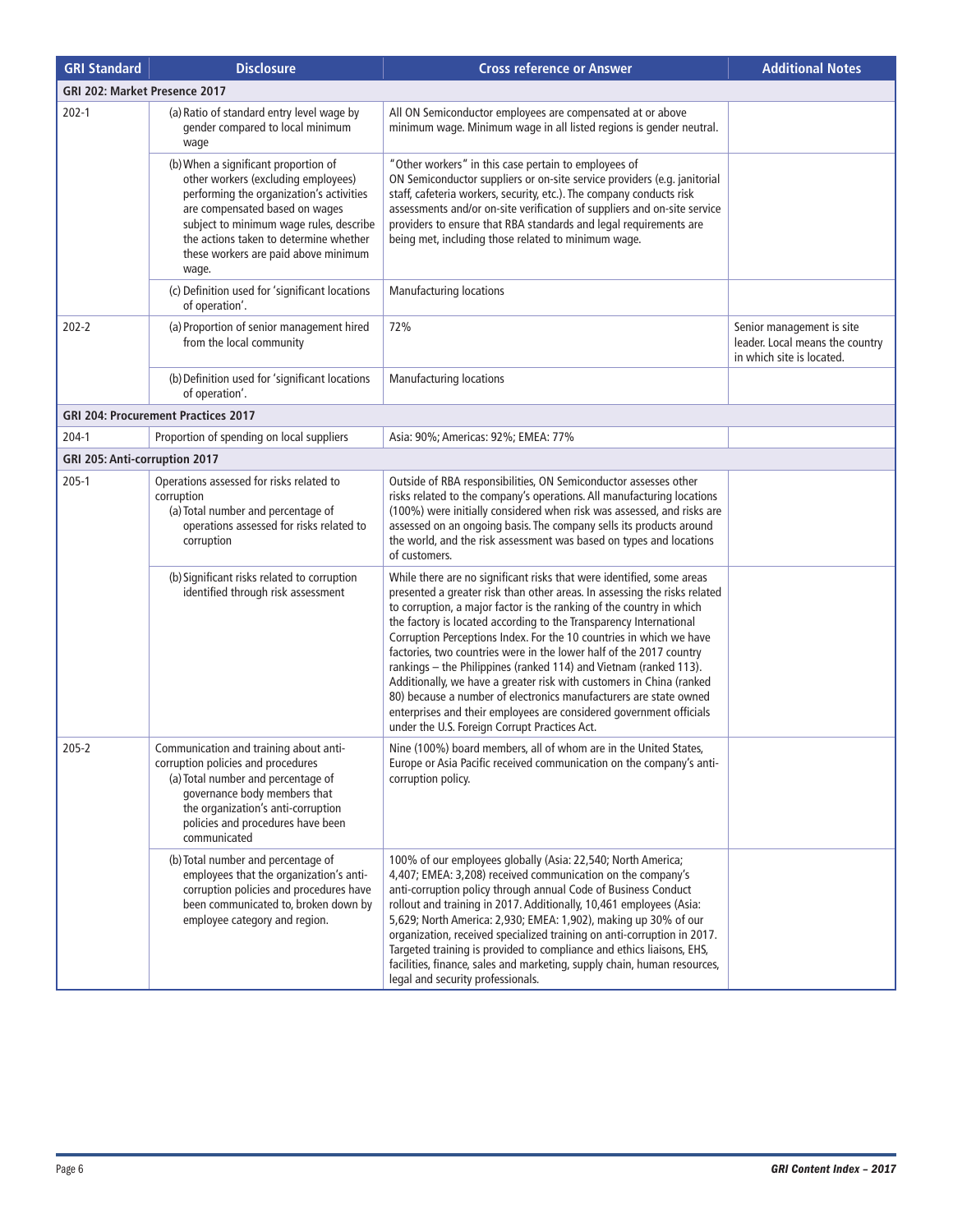| <b>GRI Standard</b>           | <b>Disclosure</b>                                                                                                                                                                                                                                                                                                                                                | <b>Cross reference or Answer</b>                                                                                                                                                                                                                                                                                                                                                                                                                                                                                                                                                                             | <b>Additional Notes</b>                                                                                                                                                                                                                                                |
|-------------------------------|------------------------------------------------------------------------------------------------------------------------------------------------------------------------------------------------------------------------------------------------------------------------------------------------------------------------------------------------------------------|--------------------------------------------------------------------------------------------------------------------------------------------------------------------------------------------------------------------------------------------------------------------------------------------------------------------------------------------------------------------------------------------------------------------------------------------------------------------------------------------------------------------------------------------------------------------------------------------------------------|------------------------------------------------------------------------------------------------------------------------------------------------------------------------------------------------------------------------------------------------------------------------|
|                               | (c) Total number and percentage of<br>business partners that the organization's<br>anti-corruption policies and procedures<br>have been communicated to, broken<br>down by type of business partner and<br>region. Describe if the organization's<br>anti-corruption policies and procedures<br>have been communicated to any other<br>persons or organizations. | ON Semiconductor does not maintain a database of business partners<br>who have received information regarding the policies. The policies are<br>included as a regular part of the company's contracts with distributors<br>and suppliers working on its behalf.                                                                                                                                                                                                                                                                                                                                              |                                                                                                                                                                                                                                                                        |
|                               | (d) Total number and percentage of<br>governance body members that have<br>received training on anti-corruption,<br>broken down by region.                                                                                                                                                                                                                       | Nine (100%) board members, all of whom are in the United States,<br>Europe or Asia Pacific are provided training on the company's Code of<br>Business Conduct, which includes a component on anti-corruption.                                                                                                                                                                                                                                                                                                                                                                                                |                                                                                                                                                                                                                                                                        |
|                               | (e) Total number and percentage of<br>employees that have received training<br>on anti-corruption, broken down by<br>employee category and region.                                                                                                                                                                                                               | 100% of our employees globally (Asia: 22,540; North America;<br>4,407; EMEA: 3,208) received communication on the company's<br>anti-corruption policy through annual Code of Business Conduct<br>rollout and training in 2017. Additionally, 10,461 employees (Asia:<br>5,629; North America: 2,930; EMEA: 1,902), making up 30% of our<br>organization, received specialized training on anti-corruption in 2017.<br>Targeted training is provided to compliance and ethics liaisons, EHS,<br>facilities, finance, sales and marketing, supply chain, human resources,<br>legal and security professionals. |                                                                                                                                                                                                                                                                        |
| $205 - 3$                     | Confirmed incidents of corruption and actions<br>taken                                                                                                                                                                                                                                                                                                           | ON Semiconductor does not have knowledge of any confirmed<br>incidents of corruption.                                                                                                                                                                                                                                                                                                                                                                                                                                                                                                                        |                                                                                                                                                                                                                                                                        |
|                               | GRI 206: Anti-Competitive Behavior 2017                                                                                                                                                                                                                                                                                                                          |                                                                                                                                                                                                                                                                                                                                                                                                                                                                                                                                                                                                              |                                                                                                                                                                                                                                                                        |
| $206-1$                       | Legal actions for anti-competitive behavior,<br>anti-trust or monopoly practices                                                                                                                                                                                                                                                                                 | ON Semiconductor does not have knowledge of any legal actions<br>pending or completed during the reporting period regarding<br>anticompetitive behavior and violations of anti-trust and monopoly<br>legislation in which the organization has been identified as a<br>participant.                                                                                                                                                                                                                                                                                                                          |                                                                                                                                                                                                                                                                        |
| <b>GRI 301: Material 2017</b> |                                                                                                                                                                                                                                                                                                                                                                  |                                                                                                                                                                                                                                                                                                                                                                                                                                                                                                                                                                                                              |                                                                                                                                                                                                                                                                        |
| $301 - 1$                     | Materials used by weight or volume                                                                                                                                                                                                                                                                                                                               | N/A                                                                                                                                                                                                                                                                                                                                                                                                                                                                                                                                                                                                          | ON Semiconductor spends<br>over \$1 billion on various<br>parts and raw materials as<br>the company manufactures<br>both at internal and external<br>sites. ON Semiconductor<br>does not track or estimate<br>the raw material used in key<br>manufacturing locations. |
| $301 - 2$                     | Percentage of recycled input materials used to<br>manufacturing organization's primary products<br>and services                                                                                                                                                                                                                                                  | N/A                                                                                                                                                                                                                                                                                                                                                                                                                                                                                                                                                                                                          |                                                                                                                                                                                                                                                                        |
| $301 - 3$                     | Reclaimed products and their packaging<br>materials                                                                                                                                                                                                                                                                                                              | ON Semiconductor's take-back and recycle program provides<br>customers with an environmentally responsible solution for the return,<br>recycling and disposal of their products, including evaluation printed<br>circuit boards. This program is designed to ensure compliance with<br>the current and forthcoming regional regulations involving producer<br>responsibility for recycling and proper disposal of electronic waste<br>products.                                                                                                                                                              |                                                                                                                                                                                                                                                                        |
| <b>GRI 302: Energy 2017</b>   |                                                                                                                                                                                                                                                                                                                                                                  |                                                                                                                                                                                                                                                                                                                                                                                                                                                                                                                                                                                                              |                                                                                                                                                                                                                                                                        |
| $302 - 1$                     | (a) Total fuel consumption within the<br>organization from non-renewable<br>sources, including fuel types used                                                                                                                                                                                                                                                   | 629,896 gigajoules                                                                                                                                                                                                                                                                                                                                                                                                                                                                                                                                                                                           | Total fuel consumption from<br>non-renewable sources is<br>tracked for manufacturing<br>facilities. Includes natural gas<br>and diesel.                                                                                                                                |
|                               | (b) Total fuel consumption within the<br>organization from renewable sources,<br>including fuel types used                                                                                                                                                                                                                                                       | N/A                                                                                                                                                                                                                                                                                                                                                                                                                                                                                                                                                                                                          |                                                                                                                                                                                                                                                                        |
|                               | (c) Electricity consumption                                                                                                                                                                                                                                                                                                                                      | 1,283,878,940 kWh                                                                                                                                                                                                                                                                                                                                                                                                                                                                                                                                                                                            | Heating, cooling and steam is<br>not tracked.                                                                                                                                                                                                                          |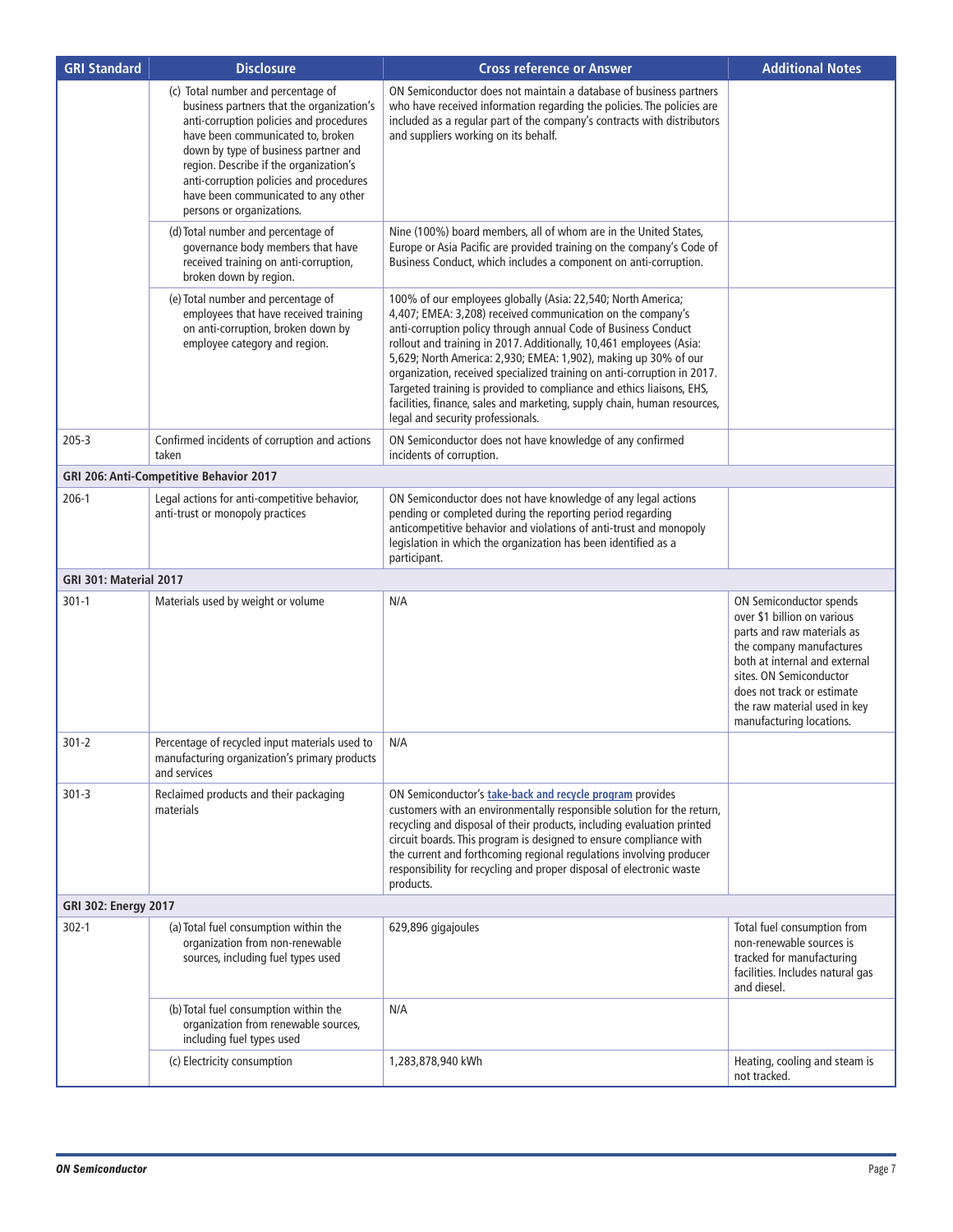| <b>GRI Standard</b>        | <b>Disclosure</b>                                                                                                                                | <b>Cross reference or Answer</b>                                                                                                                                                               | <b>Additional Notes</b>                                                                          |
|----------------------------|--------------------------------------------------------------------------------------------------------------------------------------------------|------------------------------------------------------------------------------------------------------------------------------------------------------------------------------------------------|--------------------------------------------------------------------------------------------------|
|                            | (d) Electricity, heating, cooling and steam<br>sold                                                                                              | N/A                                                                                                                                                                                            | None sold                                                                                        |
|                            | (e) Total energy consumption within the<br>organization                                                                                          | 1,458,855,278 kWh (5,251,879 gigajoules)                                                                                                                                                       | Includes electricity, natural gas<br>and diesel fuel consumption at<br>manufacturing sites only. |
|                            | (f) Standards, methodologies, assumptions<br>and/or calculation tools used                                                                       | kWh rate per union volume of fuel type                                                                                                                                                         |                                                                                                  |
|                            | (g) Conversion factors used                                                                                                                      | U.S. Department of Energy                                                                                                                                                                      |                                                                                                  |
| $302 - 2$                  | Energy consumption outside the organization                                                                                                      | N/A                                                                                                                                                                                            | Not evaluated                                                                                    |
| $302 - 3$                  | (a) Energy intensity ratio for organization                                                                                                      | Wafer fab energy (electricity & fuel) normalization = $0.067$ kWh per<br>unit<br>Assembly & test energy (electricity & fuel) normalization = 1.414 kWh<br>per KWBonds.                         | Intensity ratio calculated<br>separately for wafer fabs and for<br>assembly & test operations.   |
|                            | (b) Organization-specific metric (the<br>denominator) chosen to calculate the<br>ratio                                                           | Wafer fab normalization unit based on photo move volume. Assembly<br>& Test normalization unit based on wire bond volume.                                                                      |                                                                                                  |
|                            | (c) Types of energy included in the intensity<br>ratio; whether fuel, electricity, heating,<br>cooling, steam, or all                            | Electricity and fuel.                                                                                                                                                                          |                                                                                                  |
|                            | (d) Whether the ratio uses energy<br>consumption within the organization,<br>outside of it, or both                                              | Includes energy consumed within the organization.                                                                                                                                              |                                                                                                  |
| $302 - 4$                  | (a) Amount of reduction in energy<br>consumption achieved as a direct result<br>of conversation and efficiency initiatives                       | Wafer fabs: 14.0 % reduction compared to 2016 energy consumption<br>(normalized)<br>Assembly & Test: 8.6% reduction compared to 2016 energy<br>consumption (normalized)                        |                                                                                                  |
|                            | (b) Types of energy, included in the<br>reductions                                                                                               | Electricity and fuel                                                                                                                                                                           |                                                                                                  |
|                            | (c) Basis for calculating reductions in energy<br>consumption                                                                                    | Annual comparison                                                                                                                                                                              |                                                                                                  |
|                            | (d) Standards, methodologies, assumptions,<br>and/or calculation tools used                                                                      | kWh rate per unit volume of fuel type                                                                                                                                                          |                                                                                                  |
| $302 - 5$                  | Reductions in energy requirements of product<br>and services                                                                                     | N/A                                                                                                                                                                                            |                                                                                                  |
| <b>GRI 303: Water 2017</b> |                                                                                                                                                  |                                                                                                                                                                                                |                                                                                                  |
| $303-1$                    | (a) Water withdrawal by source                                                                                                                   | 12,169,049,481 liters                                                                                                                                                                          | Quantity not evaluated<br>according to source.                                                   |
|                            | (b) Standards, methodologies and<br>assumptions used                                                                                             | Direct measurement                                                                                                                                                                             |                                                                                                  |
| $303 - 2$                  | Water sources significantly affected by<br>withdrawal of water                                                                                   | Water sources are not evaluated.<br>ON Semiconductor's conservation projects reduced water consumption<br>by 14% at our wafer fabs and 15% at our assembly and test sites<br>compared to 2016. |                                                                                                  |
| $303 - 3$                  | (a) Water recycled and reused                                                                                                                    | 5,330,683,822 liters                                                                                                                                                                           |                                                                                                  |
|                            | (b) Total volume of water recycled and<br>reused as a percentage of total water<br>withdrawal                                                    | 44%                                                                                                                                                                                            |                                                                                                  |
|                            | (c) Standards, methodologies, and<br>assumptions used                                                                                            | Recycled water excludes water used in continuous loop                                                                                                                                          |                                                                                                  |
| GRI 304: Biodiversity 2017 |                                                                                                                                                  |                                                                                                                                                                                                |                                                                                                  |
| $304-1$                    | Operational sites owned, leased, managed in,<br>or adjacent to, protected areas and areas of<br>high biodiversity value outside protected areas. | None                                                                                                                                                                                           |                                                                                                  |
| $304 - 2$                  | Significant impacts of activities, products and<br>services on biodiversity                                                                      | N/A                                                                                                                                                                                            |                                                                                                  |
| $304 - 3$                  | Habitats protected or restored                                                                                                                   | None                                                                                                                                                                                           |                                                                                                  |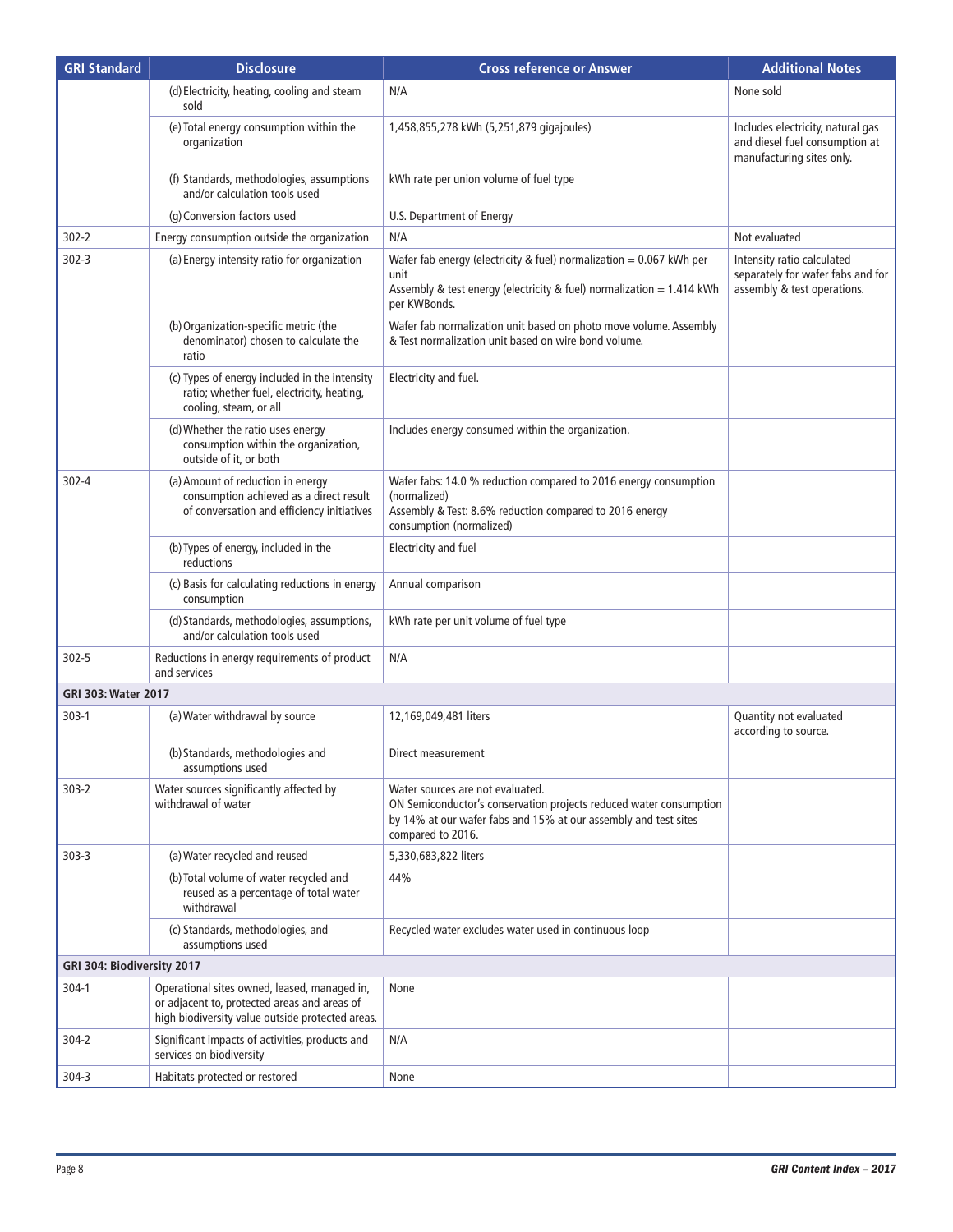| <b>GRI Standard</b>     | <b>Disclosure</b>                                                                                                             | <b>Cross reference or Answer</b>                                                    | <b>Additional Notes</b>                                                                                                                                                                                                                 |
|-------------------------|-------------------------------------------------------------------------------------------------------------------------------|-------------------------------------------------------------------------------------|-----------------------------------------------------------------------------------------------------------------------------------------------------------------------------------------------------------------------------------------|
| GRI 305: Emissions 2017 |                                                                                                                               |                                                                                     |                                                                                                                                                                                                                                         |
| $305-1$                 | (a) Direct (Scope 1) GHG emissions                                                                                            | 1,416,622 MTCO2                                                                     | Emissions are tracked for<br>manufacturing facilities,<br>reported each quarter and<br>compared to average quarterly<br>consumption in the prior year.<br>Calculation includes fuel and<br>PFCs but does not include<br>transportation. |
|                         | (b) Gases included in the calculation;<br>whether CO2, CH4, N2O, HFCs, PFCs,<br>SF6, NF3, or all.                             | CO2, N2O, NF3, CF4, CHF3, C3HF, C2F6, C4F8, C5F8, SF6                               |                                                                                                                                                                                                                                         |
|                         | (c) Biogenic CO2 emissions in metric tons of<br>CO2 equivalent.                                                               | N/A                                                                                 |                                                                                                                                                                                                                                         |
|                         | (d) Base year for the calculation, if<br>applicable, including:                                                               | 2015                                                                                |                                                                                                                                                                                                                                         |
|                         | - The rationale for choosing it;                                                                                              | Annual comparison                                                                   |                                                                                                                                                                                                                                         |
|                         | $-$ Emissions in the base year                                                                                                | 1,235,385 MTCO2                                                                     |                                                                                                                                                                                                                                         |
|                         | - Context for any significant changes<br>in emissions that triggered<br>recalculations of base year emissions                 | Acquisition of Fairchild Semiconductor in September 2016                            |                                                                                                                                                                                                                                         |
|                         | (e) Source of the emission factors and the<br>global warming potential (GWP) rates<br>used, or a reference to the GWP source. | <b>IPCC</b> methodology                                                             |                                                                                                                                                                                                                                         |
|                         | (f) Consolidation approach for emissions;<br>whether equity share, financial control,<br>or operational control.              | Operational control                                                                 |                                                                                                                                                                                                                                         |
|                         | (g) Standards, methodologies, assumptions,<br>and/or calculation tools used.                                                  | <b>IPCC</b> methodology                                                             |                                                                                                                                                                                                                                         |
| $305 - 2$               | (a) Energy indirect (Scope 2) GHG emissions                                                                                   | 649,589 MTCO2                                                                       | Emissions are tracked for<br>manufacturing facilities,<br>compared to average quarterly<br>consumption in the prior<br>year and includes electricity<br>purchased from utility.                                                         |
|                         | (b) If applicable, gross market-based energy<br>indirect (Scope 2) GHG emissions in<br>metric tons of CO2 equivalent.         | N/A                                                                                 |                                                                                                                                                                                                                                         |
|                         | (c) If available, the gases included in the<br>calculation; whether CO2, CH4, N2O,<br>HFCs, PFCs, SF6, NF3, or all.           | Not available                                                                       |                                                                                                                                                                                                                                         |
|                         | (d) Base year for the calculation, if<br>applicable, including:                                                               | 2015                                                                                |                                                                                                                                                                                                                                         |
|                         | - The rationale for choosing it;                                                                                              | Annual comparison                                                                   |                                                                                                                                                                                                                                         |
|                         | $-$ Emissions in the base year;                                                                                               | 606,432 MTCO2                                                                       |                                                                                                                                                                                                                                         |
|                         | $-$ The context for any significant<br>changes in emissions that triggered<br>recalculations of base year emissions           | Acquisition of Fairchild Semiconductor in September 2016                            |                                                                                                                                                                                                                                         |
|                         | (e) Source of the emission factors and the<br>global warming potential (GWP) rates<br>used, or a reference to the GWP source. | CO2 per kWh Electricity (gram) rate provided by utility source for each<br>factory  |                                                                                                                                                                                                                                         |
|                         | (f) Consolidation approach for emissions;<br>whether equity share, financial control,<br>or operational control.              | Operational control                                                                 |                                                                                                                                                                                                                                         |
|                         | (g) Standards, methodologies, assumptions,<br>and/or calculation tools used.                                                  | CO2 per kWh Electricity (gram) rate provided by utility source for each<br>factory. |                                                                                                                                                                                                                                         |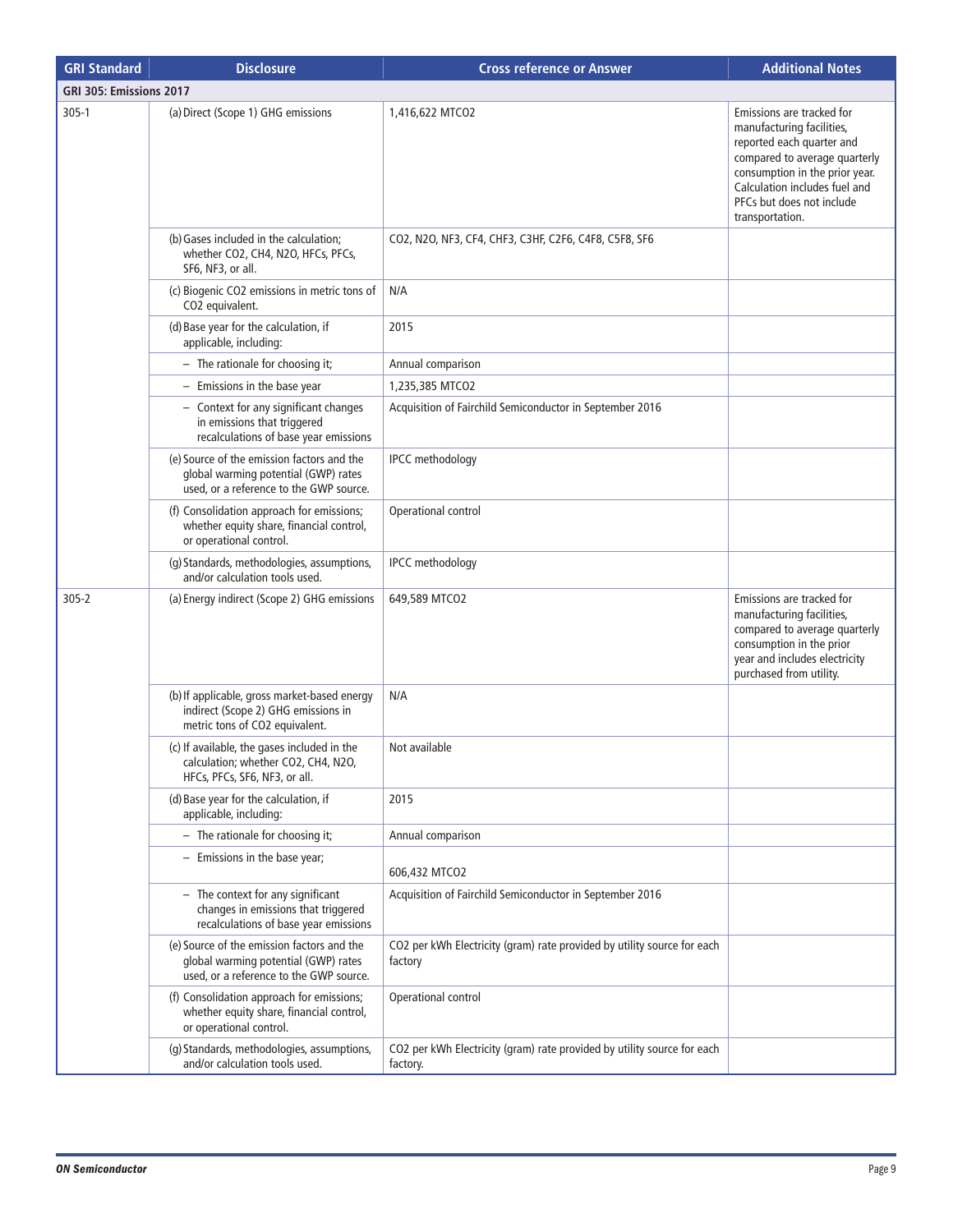| <b>GRI Standard</b> | <b>Disclosure</b>                                                                                                                         | <b>Cross reference or Answer</b>                                                                                                                                                                                                   | <b>Additional Notes</b>                                                                                                                                                                                                                                                                                                                                                                                                                                                         |
|---------------------|-------------------------------------------------------------------------------------------------------------------------------------------|------------------------------------------------------------------------------------------------------------------------------------------------------------------------------------------------------------------------------------|---------------------------------------------------------------------------------------------------------------------------------------------------------------------------------------------------------------------------------------------------------------------------------------------------------------------------------------------------------------------------------------------------------------------------------------------------------------------------------|
| $305 - 3$           | Other indirect (Scope 3) GHG emissions                                                                                                    | N/A                                                                                                                                                                                                                                | <b>ON Semiconductor does</b><br>not regularly measure the<br>environmental impact of<br>scope 3 emissions. A study<br>was conducted several years<br>ago to measure the change in<br>ON Semiconductor's carbon<br>footprint as it related to<br>changes the company made in<br>their logistics network. It was<br>found that as the company<br>optimized their network to cut<br>transportation cost there was<br>a correlation to improving the<br>company's carbon footprint. |
| $305 - 4$           | (a) GHG emissions intensity                                                                                                               | Wafer fab GHG emissions (electricity, fuel, PFCs)<br>normalization = $37.592$ grams carbon equivalent per unit<br>Assembly & test energy (electricity, fuel, PFCs ) normalization =<br>267.745 grams carbon equivalent per kWBonds | Intensity ratio calculated<br>separately for wafer fabs and for<br>assembly & test operations.                                                                                                                                                                                                                                                                                                                                                                                  |
|                     | (b) Organization-specific metric<br>(denominator) chosen to calculate ratio                                                               | Wafer fab normalization unit based on photo move volume. Assembly<br>& test normalization unit based on wire bond volume.                                                                                                          |                                                                                                                                                                                                                                                                                                                                                                                                                                                                                 |
|                     | (c) Types of GHG emissions included in the<br>intensity ratio                                                                             | Direct (Scope 1) and indirect (Scope 2)                                                                                                                                                                                            |                                                                                                                                                                                                                                                                                                                                                                                                                                                                                 |
|                     | (d) Gases included in the calculation;<br>whether CO2, CH4, N2O, HFCs, PFCs,<br>SF6, NF3, or all.                                         | CO2, N2O, NF3, CF4, CHF3, C3HF, C2F6, C4F8, C5F8, SF6                                                                                                                                                                              |                                                                                                                                                                                                                                                                                                                                                                                                                                                                                 |
| $305 - 5$           | (a) Reduction of GHG emissions                                                                                                            | 67,675 metric tons of CO2 through 47 projects in 6 countries                                                                                                                                                                       |                                                                                                                                                                                                                                                                                                                                                                                                                                                                                 |
|                     | (b) Gases included in the calculations;<br>whether C02, CH4, N2O, HFCs, PFCs, SF6,<br>NF3, or all.                                        | N/A                                                                                                                                                                                                                                |                                                                                                                                                                                                                                                                                                                                                                                                                                                                                 |
|                     | (c) Base year or baseline, including the<br>rationale for choosing it.                                                                    | 2015; Annual comparison                                                                                                                                                                                                            |                                                                                                                                                                                                                                                                                                                                                                                                                                                                                 |
|                     | (d) Scopes in which reductions took place;<br>whether direct (Scope 1), energy indirect<br>(Scope 2), and/or other indirect (Scope<br>3). | Energy indirect (scope 2)                                                                                                                                                                                                          |                                                                                                                                                                                                                                                                                                                                                                                                                                                                                 |
|                     | (e) Standards, methodologies, assumptions,<br>and/or calculation tools used.                                                              | CO2 per kWh Electricity (gram) rate provided by Utility source for each<br>project.                                                                                                                                                |                                                                                                                                                                                                                                                                                                                                                                                                                                                                                 |
| $305 - 6$           | Emissions of ozone-depleting substances<br>(ODS)                                                                                          | Zero                                                                                                                                                                                                                               | ODS included in calculation                                                                                                                                                                                                                                                                                                                                                                                                                                                     |
| $305 - 7$           | Nitrogen oxides, sulfur oxides, and other<br>significant air emissions                                                                    | Air emissions do not exceed local regulation air emission permit limits.<br>Emission concentrations are tracked at local facilities; data is not<br>calculated for global value.                                                   |                                                                                                                                                                                                                                                                                                                                                                                                                                                                                 |
|                     | GRI 306: Effluents and Waste 2017                                                                                                         |                                                                                                                                                                                                                                    |                                                                                                                                                                                                                                                                                                                                                                                                                                                                                 |
| $306-1$             | Water discharge by quality and destination                                                                                                | Industrial water discharge is managed per local regulation. Discharge<br>is monitored at local facilities; data is not calculated for global value.                                                                                |                                                                                                                                                                                                                                                                                                                                                                                                                                                                                 |
| $306 - 2$           | (a) Total weight of hazardous waste, with<br>a breakdown by the following where<br>applicable:<br>- Reuse                                 | Included in recycle                                                                                                                                                                                                                |                                                                                                                                                                                                                                                                                                                                                                                                                                                                                 |
|                     | - Recycle                                                                                                                                 | 3,799,503 kg                                                                                                                                                                                                                       |                                                                                                                                                                                                                                                                                                                                                                                                                                                                                 |
|                     | - Composting                                                                                                                              | N/A                                                                                                                                                                                                                                |                                                                                                                                                                                                                                                                                                                                                                                                                                                                                 |
|                     | - Recovery, including energy recovery                                                                                                     | Included in recycle                                                                                                                                                                                                                |                                                                                                                                                                                                                                                                                                                                                                                                                                                                                 |
|                     | - Incineration (mass burn)                                                                                                                | N/A                                                                                                                                                                                                                                |                                                                                                                                                                                                                                                                                                                                                                                                                                                                                 |
|                     | - Deep well injection                                                                                                                     | N/A                                                                                                                                                                                                                                |                                                                                                                                                                                                                                                                                                                                                                                                                                                                                 |
|                     | - Landfill                                                                                                                                | N/A                                                                                                                                                                                                                                |                                                                                                                                                                                                                                                                                                                                                                                                                                                                                 |
|                     | - On-site storage                                                                                                                         | N/A                                                                                                                                                                                                                                |                                                                                                                                                                                                                                                                                                                                                                                                                                                                                 |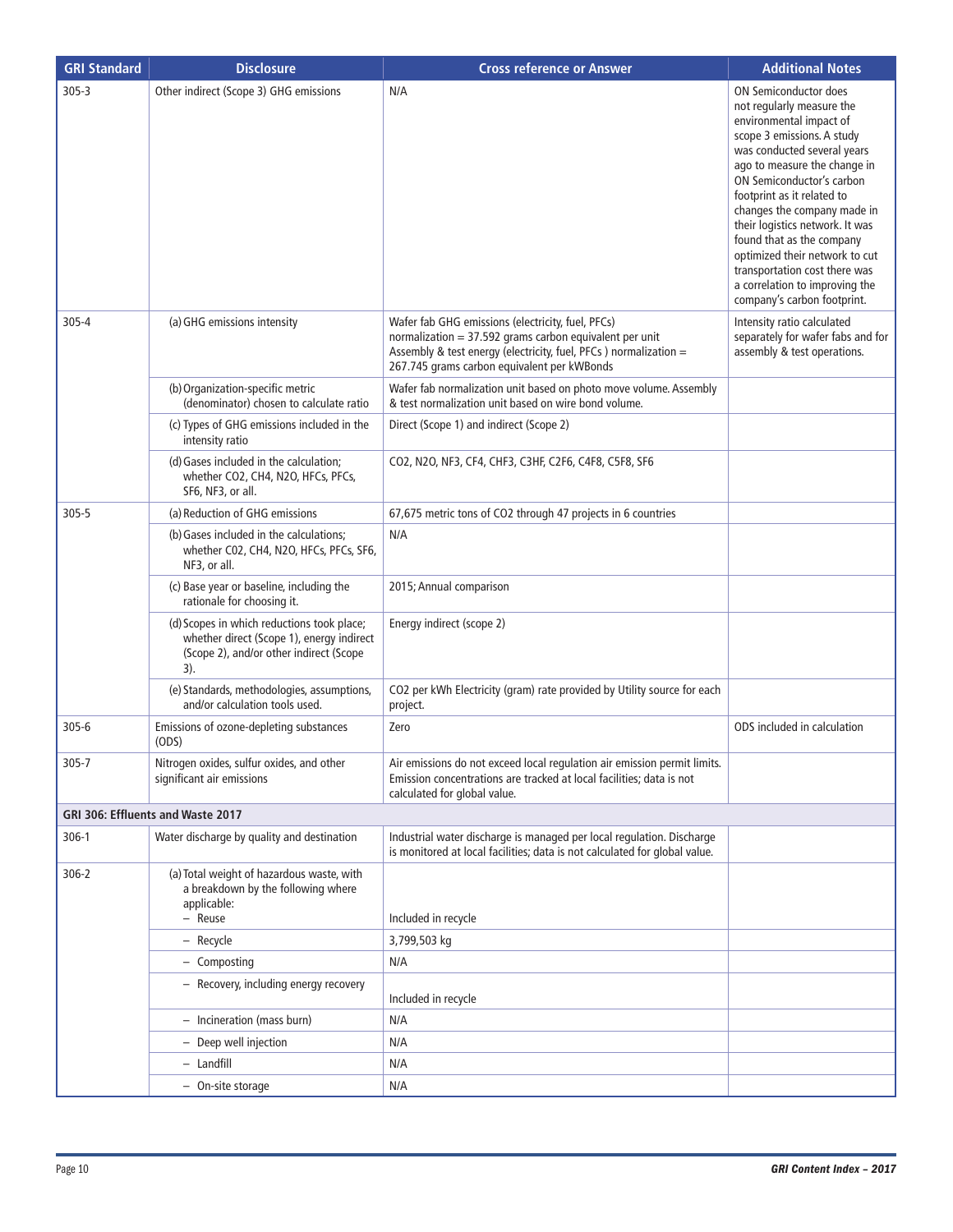| <b>GRI Standard</b>      | <b>Disclosure</b>                                                                                                              | <b>Cross reference or Answer</b>                                                                                                                                                                                                                                                                                                                                                                                                                                        | <b>Additional Notes</b> |
|--------------------------|--------------------------------------------------------------------------------------------------------------------------------|-------------------------------------------------------------------------------------------------------------------------------------------------------------------------------------------------------------------------------------------------------------------------------------------------------------------------------------------------------------------------------------------------------------------------------------------------------------------------|-------------------------|
|                          | - Other (to be specified by<br>organization)                                                                                   | Hazardous waste disposal site: 6,345,210 kg                                                                                                                                                                                                                                                                                                                                                                                                                             |                         |
|                          | (b) Total weight of non-hazardous waste,<br>with a breakdown by the following<br>disposal methods where applicable:<br>- Reuse | Included in recycle                                                                                                                                                                                                                                                                                                                                                                                                                                                     |                         |
|                          | - Recycling                                                                                                                    | 9,719,278 kg                                                                                                                                                                                                                                                                                                                                                                                                                                                            |                         |
|                          | - Composting                                                                                                                   | N/A                                                                                                                                                                                                                                                                                                                                                                                                                                                                     |                         |
|                          | - Recovering, including energy recovery                                                                                        | N/A                                                                                                                                                                                                                                                                                                                                                                                                                                                                     |                         |
|                          | - Incineration (mass burn)                                                                                                     | N/A                                                                                                                                                                                                                                                                                                                                                                                                                                                                     |                         |
|                          | - Deep well injection                                                                                                          | N/A                                                                                                                                                                                                                                                                                                                                                                                                                                                                     |                         |
|                          | - Landfill                                                                                                                     | 12,032,012 kg                                                                                                                                                                                                                                                                                                                                                                                                                                                           |                         |
|                          | - On-site storage                                                                                                              | N/A                                                                                                                                                                                                                                                                                                                                                                                                                                                                     |                         |
|                          | - Other                                                                                                                        | N/A                                                                                                                                                                                                                                                                                                                                                                                                                                                                     |                         |
|                          | (c) How the waste disposal method has<br>been determined                                                                       | Information provided by the waste disposal contractor; organizational<br>defaults of the waste disposal contractor                                                                                                                                                                                                                                                                                                                                                      |                         |
| $306 - 3$                | Significant spills                                                                                                             | None                                                                                                                                                                                                                                                                                                                                                                                                                                                                    |                         |
| 306-4                    | Hazardous waste transported                                                                                                    | 6,345,210 kg                                                                                                                                                                                                                                                                                                                                                                                                                                                            |                         |
|                          | Hazardous waste imported                                                                                                       | Zero                                                                                                                                                                                                                                                                                                                                                                                                                                                                    |                         |
|                          | Hazardous waste exported                                                                                                       | Location and amount tracked at manufacturing facilities.                                                                                                                                                                                                                                                                                                                                                                                                                |                         |
|                          | Hazardous waste treated                                                                                                        | Location and amount tracked at manufacturing facilities.                                                                                                                                                                                                                                                                                                                                                                                                                |                         |
|                          | Percentage of hazardous waste shipped<br>internationally                                                                       | N/A                                                                                                                                                                                                                                                                                                                                                                                                                                                                     |                         |
|                          | Standards, methodologies and assumptions<br>used                                                                               | N/A                                                                                                                                                                                                                                                                                                                                                                                                                                                                     |                         |
| 306-5                    | Water bodies affected by water discharges<br>and/or runoff                                                                     | Not evaluated                                                                                                                                                                                                                                                                                                                                                                                                                                                           |                         |
|                          | GRI 307: Environmental Compliance 2017                                                                                         |                                                                                                                                                                                                                                                                                                                                                                                                                                                                         |                         |
| $307-1$                  | Non-compliance with environmental laws and<br>regulations                                                                      | None of significant value                                                                                                                                                                                                                                                                                                                                                                                                                                               |                         |
|                          | GRI 308: Supplier Environmental Assessment 2017                                                                                |                                                                                                                                                                                                                                                                                                                                                                                                                                                                         |                         |
| $308-1$                  | New suppliers that were screened using<br>environmental criteria                                                               | New suppliers are not pre-screened using environmental<br>criteria. However, all suppliers are provided ON Semiconductor's<br><b>Corporate Social Responsibility Statement of Commitment through</b><br>ON Semiconductor's Supplier Handbook. Furthermore top suppliers<br>by spend are required to sign ON Semiconductor's Corporate Social<br>Responsibility Statement of Conformance and complete a risk<br>assessment with environmental criteria every other year. |                         |
| 308-2                    | Negative environmental impacts in the supply<br>chain and actions taken                                                        | ON Semiconductor is not aware of any negative environmental<br>impacts in the supply chain for 2017.                                                                                                                                                                                                                                                                                                                                                                    |                         |
| GRI 401: Employment 2017 |                                                                                                                                |                                                                                                                                                                                                                                                                                                                                                                                                                                                                         |                         |
| $401 - 1$                | New employee hires by age group, gender and<br>region                                                                          | Age<br>Under 30 years: 5,197<br>$30 - 50$ years: 2,179<br>50+ years: 244<br>Gender:<br>$M - 3,982$ ; F - 3,638                                                                                                                                                                                                                                                                                                                                                          |                         |
|                          |                                                                                                                                | Region:<br>Americas: 695<br>Asia: 6,247<br><b>EMEA: 678</b>                                                                                                                                                                                                                                                                                                                                                                                                             |                         |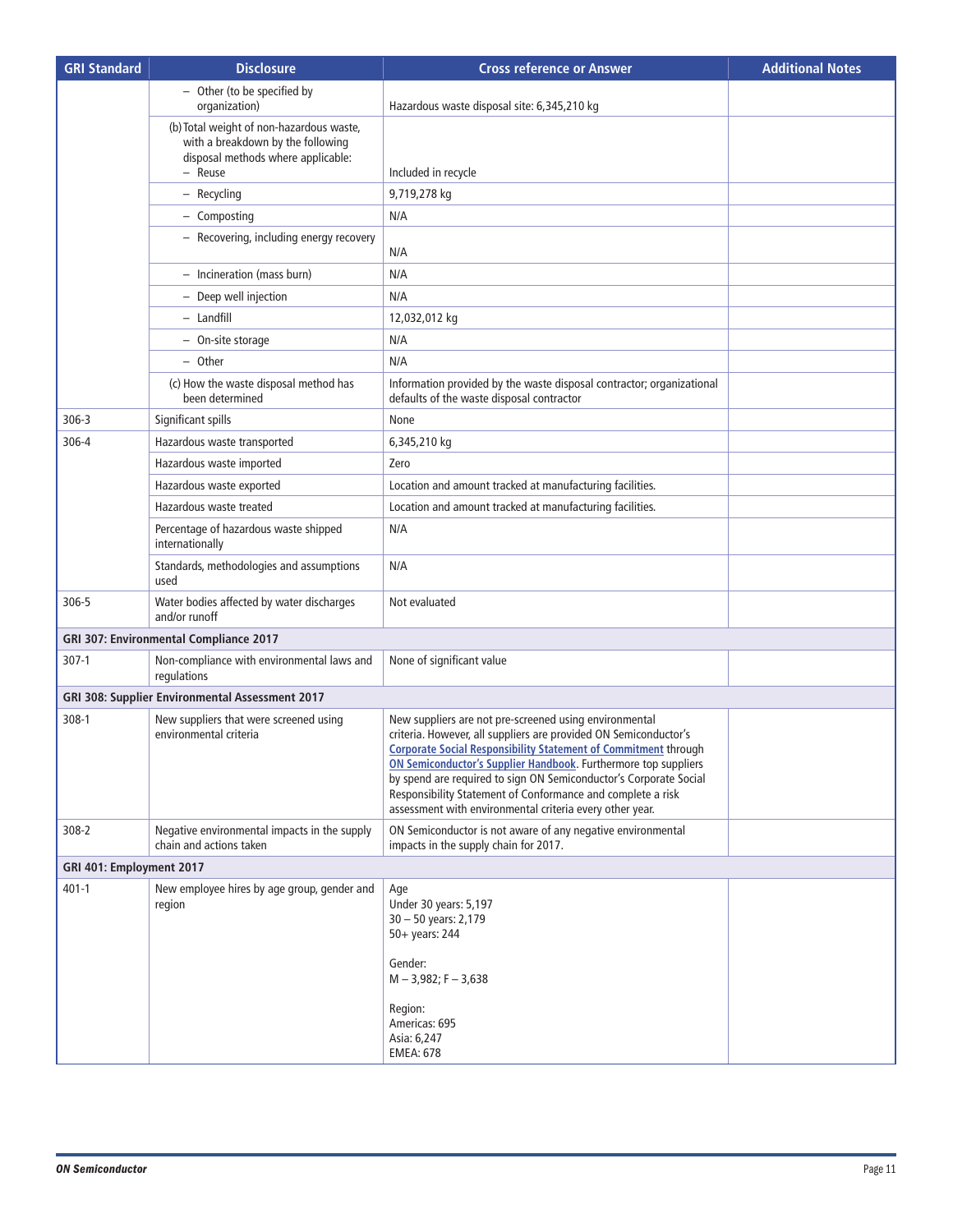| <b>GRI Standard</b> | <b>Disclosure</b>                                                                                                                                                                                | <b>Cross reference or Answer</b>                                                                                                                                                                                                                                                                                                                                                                                                                                                                                                                                                                                                                                                    | <b>Additional Notes</b>                                             |
|---------------------|--------------------------------------------------------------------------------------------------------------------------------------------------------------------------------------------------|-------------------------------------------------------------------------------------------------------------------------------------------------------------------------------------------------------------------------------------------------------------------------------------------------------------------------------------------------------------------------------------------------------------------------------------------------------------------------------------------------------------------------------------------------------------------------------------------------------------------------------------------------------------------------------------|---------------------------------------------------------------------|
|                     | Employee turnover by age group, gender and<br>region                                                                                                                                             | Age:<br>Under 30 years: 1,450<br>30 - 50 years: 1,270<br>50+ years: 396<br>Gender:<br>$M - 1,807$ ; F - 1,324<br>Region:                                                                                                                                                                                                                                                                                                                                                                                                                                                                                                                                                            | 15 (0.5%) cases of turnover by<br>age are unavailable for 2017.     |
|                     |                                                                                                                                                                                                  | Americas: 435<br>Asia: 2,397<br><b>EMEA: 299</b>                                                                                                                                                                                                                                                                                                                                                                                                                                                                                                                                                                                                                                    |                                                                     |
| $401 - 2$           | Benefits provided to full-time employees that<br>are not provided to temporary employees                                                                                                         | N/A                                                                                                                                                                                                                                                                                                                                                                                                                                                                                                                                                                                                                                                                                 | ON Semiconductor does not<br>disclose this information<br>publicly. |
| $401 - 3$           | Parental leave                                                                                                                                                                                   | N/A                                                                                                                                                                                                                                                                                                                                                                                                                                                                                                                                                                                                                                                                                 | ON Semiconductor does not<br>disclose this information<br>publicly. |
|                     | GRI 402: Labor/Management Relations 2017                                                                                                                                                         |                                                                                                                                                                                                                                                                                                                                                                                                                                                                                                                                                                                                                                                                                     |                                                                     |
| $402 - 1$           | (a) Minimum notice periods regarding<br>operational changes                                                                                                                                      | ON Semiconductor provides advance notice or makes changes to the<br>contract mid-term by mutual consent in accordance with collective<br>bargaining agreements entered and local requirements in the different<br>locations where the company operates.                                                                                                                                                                                                                                                                                                                                                                                                                             |                                                                     |
|                     | (b) For organizations with collective<br>bargaining agreements report whether<br>the notice period and provisions for<br>consultation and negotiation are<br>specified in collective agreements. | Belgium: No<br>Czech Republic: No<br>China Yes<br>Japan: Yes<br>Korea: No<br>USA: Yes<br>Vietnam: No                                                                                                                                                                                                                                                                                                                                                                                                                                                                                                                                                                                |                                                                     |
|                     | GRI 403: Occupational Health and Safety 2017                                                                                                                                                     |                                                                                                                                                                                                                                                                                                                                                                                                                                                                                                                                                                                                                                                                                     |                                                                     |
| $403 - 1$           | (a) Worker representation in formal joint<br>management-worker health and safety<br>committees                                                                                                   | Formal joint management - worker health and safety committees<br>exist at an operational level. Employees participate in the safety and<br>health management system at all factory locations.                                                                                                                                                                                                                                                                                                                                                                                                                                                                                       |                                                                     |
|                     | (b) Percentage of workers whose work,<br>or workplace, is controlled by the<br>organization, that are represented by<br>formal joint management-worker health<br>and safety committees.          | 78%                                                                                                                                                                                                                                                                                                                                                                                                                                                                                                                                                                                                                                                                                 |                                                                     |
| $403 - 2$           | Types of injury and rates of injury, occupational<br>diseases, lost days, and absenteeism, and<br>number of work-related fatalities                                                              | Injury rate (including first aid cases): 0.99 per 100 employees<br>• Abrasion: 10%<br>• Avulsion: $0.4\%$<br>Burn: 4%<br>$\bullet$<br>• Concussion: 0.4%<br>• Contusion: 9%<br>• Crushing: 1%<br>• Cumulative stress disorder: 5%<br>$\bullet$ Cut: 8%<br>• Fracture – closed: 1.1%<br>• Inflammation: 2%<br>• Irritation: 12%<br>• Laceration: 8%<br>• Puncture: 3%<br>$\bullet$ Sprain: 6%<br>• Sting: 0.4%<br>• Strain/torn muscle: 19%<br>Occupational disease rate: < 0.02 per 100 employees<br>Absentee rate: not tracked at a corporate level<br>Lost days: 2.29 per 100 employees (calendar days, beginning the day<br>after the incident)<br>Work related fatalities: Zero | Data not published by region or<br>gender.                          |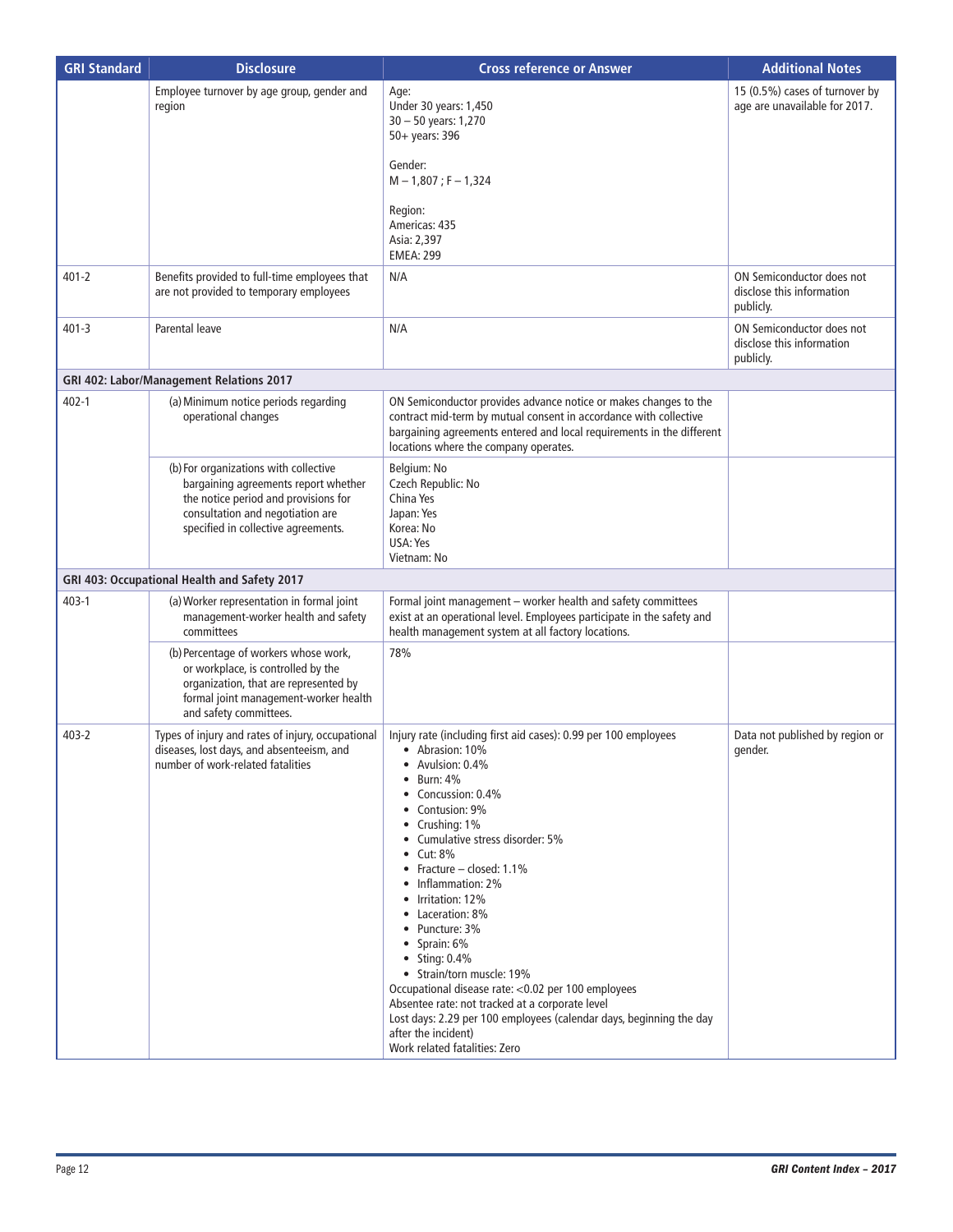| <b>GRI Standard</b> | <b>Disclosure</b>                                                                                                                                                       | <b>Cross reference or Answer</b>                                                                                                                                                                                                                                                                                                                                                                                                                                                                                                                                                                                                                                                                                                                              | <b>Additional Notes</b>                                                    |
|---------------------|-------------------------------------------------------------------------------------------------------------------------------------------------------------------------|---------------------------------------------------------------------------------------------------------------------------------------------------------------------------------------------------------------------------------------------------------------------------------------------------------------------------------------------------------------------------------------------------------------------------------------------------------------------------------------------------------------------------------------------------------------------------------------------------------------------------------------------------------------------------------------------------------------------------------------------------------------|----------------------------------------------------------------------------|
|                     | The system of rules applied in recording and<br>reporting accident statistics.                                                                                          | Injury incidents are tracked and reported to the local government<br>per legal requirements at all locations. All manufacturing facilities<br>report injury incidents including first aid only to corporate EHS.<br>Regional analysis is not conducted. The corporate EHS level data did<br>not include: independent contractors, gender of person injured or<br>absentee rate.                                                                                                                                                                                                                                                                                                                                                                               |                                                                            |
| $403 - 3$           | Workers with high incidence or high risk of<br>diseases related to their occupation                                                                                     | None                                                                                                                                                                                                                                                                                                                                                                                                                                                                                                                                                                                                                                                                                                                                                          |                                                                            |
| 403-4               | Health and safety topics covered in formal<br>agreements with trade unions<br>(a) Whether Health and safety topics<br>covered in formal agreements with trade<br>unions | Yes                                                                                                                                                                                                                                                                                                                                                                                                                                                                                                                                                                                                                                                                                                                                                           |                                                                            |
|                     | $(b)$ Extent $(\% )$                                                                                                                                                    | 10                                                                                                                                                                                                                                                                                                                                                                                                                                                                                                                                                                                                                                                                                                                                                            |                                                                            |
|                     | <b>GRI 404: Training and Education 2017</b>                                                                                                                             |                                                                                                                                                                                                                                                                                                                                                                                                                                                                                                                                                                                                                                                                                                                                                               |                                                                            |
| 404-1               | Average hours of training per year per<br>employee<br>By region                                                                                                         |                                                                                                                                                                                                                                                                                                                                                                                                                                                                                                                                                                                                                                                                                                                                                               | ON Semiconductor does not<br>track average training hours per<br>employee. |
| 404-2               | Programs for upgrading employee skills and<br>transition assistance programs                                                                                            | ON Semiconductor offers a variety of training programs, including but<br>not limited to:<br>• 8D training<br>Anti-corruption<br>$\bullet$<br>• Anti-harassment<br><b>Business acumen</b><br>Code of business conduct<br>• Communication skills<br>• Corporate social responsibility (including Responsible Business<br>Alliance)<br>$\bullet$ EHS<br>English<br>• Information security awareness<br>Leadership<br>• Lean Six Sigma<br>• Microsoft office<br>• Modification and repair of electronics assembly<br>• Program Management<br>Semiconductor device physics<br>$\bullet$<br>• Softskills training<br>The company provides transition assistance in special situations.<br>Examples include job placement assistance and resume writing<br>services. |                                                                            |
| 404-3               | Percentage of employees receiving regular<br>performance review and career development<br>areas                                                                         | 100% of employees in all gender and employee categories received a<br>performance appraisal in 2017.                                                                                                                                                                                                                                                                                                                                                                                                                                                                                                                                                                                                                                                          |                                                                            |
|                     | GRI 405: Diversity and Equal Opportunity 2017                                                                                                                           |                                                                                                                                                                                                                                                                                                                                                                                                                                                                                                                                                                                                                                                                                                                                                               |                                                                            |
| $405 - 1$           | Percentage of individuals within the<br>organization's governance bodies in each of<br>the following diversity categories:<br>(a) Gender:                               | $M - 89\%$ ; F - 11%                                                                                                                                                                                                                                                                                                                                                                                                                                                                                                                                                                                                                                                                                                                                          |                                                                            |
|                     | (b) Age group                                                                                                                                                           | Under 30 years: 0%<br>$30 - 50$ years: $0\%$<br>Over 50 years: 100%                                                                                                                                                                                                                                                                                                                                                                                                                                                                                                                                                                                                                                                                                           |                                                                            |
|                     | (c) Other                                                                                                                                                               | N/A                                                                                                                                                                                                                                                                                                                                                                                                                                                                                                                                                                                                                                                                                                                                                           |                                                                            |
|                     | Percentage of employees per employee<br>category in each of the following diversity<br>categories:<br>(a) Gender                                                        | Contractors and Interns:<br>$M - 63\%$ ; F - 37%<br>Regular employees:                                                                                                                                                                                                                                                                                                                                                                                                                                                                                                                                                                                                                                                                                        |                                                                            |
|                     |                                                                                                                                                                         | $M - 53\%$ ; F - 47%                                                                                                                                                                                                                                                                                                                                                                                                                                                                                                                                                                                                                                                                                                                                          |                                                                            |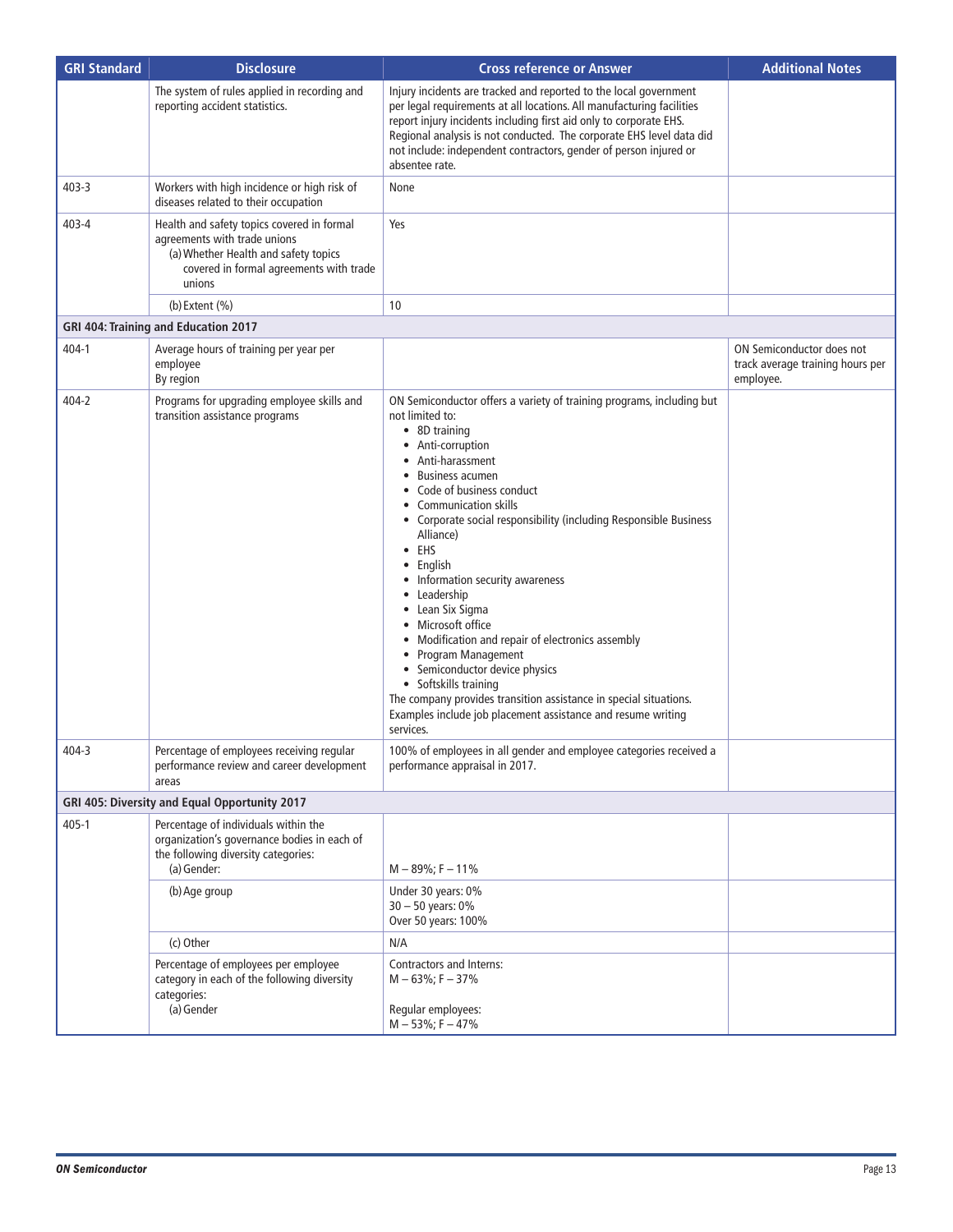| <b>GRI Standard</b>                        | <b>Disclosure</b>                                                                                                                                                                                                                                                                   | <b>Cross reference or Answer</b>                                                                                                                                                                                                                                                                                                                                                                                                                                                                                                                                                                                                                                                                                                                                                                                     | <b>Additional Notes</b>                                                    |  |  |
|--------------------------------------------|-------------------------------------------------------------------------------------------------------------------------------------------------------------------------------------------------------------------------------------------------------------------------------------|----------------------------------------------------------------------------------------------------------------------------------------------------------------------------------------------------------------------------------------------------------------------------------------------------------------------------------------------------------------------------------------------------------------------------------------------------------------------------------------------------------------------------------------------------------------------------------------------------------------------------------------------------------------------------------------------------------------------------------------------------------------------------------------------------------------------|----------------------------------------------------------------------------|--|--|
|                                            | (b) Age group                                                                                                                                                                                                                                                                       | Contractors and Interns:<br>Under 30 Years Old: 73%<br>30-50 Years Old: 24%<br>Over 50 Years Old: 3%                                                                                                                                                                                                                                                                                                                                                                                                                                                                                                                                                                                                                                                                                                                 |                                                                            |  |  |
|                                            |                                                                                                                                                                                                                                                                                     | Regular employees:<br>Under 30 Years Old: 33%<br>30-50 Years Old: 52%<br>Over 50 Years Old: 15%                                                                                                                                                                                                                                                                                                                                                                                                                                                                                                                                                                                                                                                                                                                      |                                                                            |  |  |
|                                            | (c) Other                                                                                                                                                                                                                                                                           | Regular employees:<br>American Indian or Alaska Native: 0.3%<br>Asian: 15.4%<br>Black or African American: 1.4%<br>Hispanic or Latino: 4.2%<br>Native Hawaiian or other Pacific Islander: 0.4%<br>Two or more races: 0.7%<br>White: 64.1%<br>Undeclared: 13.7%                                                                                                                                                                                                                                                                                                                                                                                                                                                                                                                                                       | Race and ethnicity statistics<br>provided is for the U.S. only.            |  |  |
| $405 - 2$                                  | Ratio of basic salary and remuneration of<br>women to men                                                                                                                                                                                                                           | N/A                                                                                                                                                                                                                                                                                                                                                                                                                                                                                                                                                                                                                                                                                                                                                                                                                  | <b>ON Semiconductor does</b><br>not publicly disclose this<br>information. |  |  |
|                                            | <b>GRI 406: Non-Discrimination 2017</b>                                                                                                                                                                                                                                             |                                                                                                                                                                                                                                                                                                                                                                                                                                                                                                                                                                                                                                                                                                                                                                                                                      |                                                                            |  |  |
| $406 - 1$                                  | Incidents of discrimination and corrective<br>actions taken                                                                                                                                                                                                                         | None known                                                                                                                                                                                                                                                                                                                                                                                                                                                                                                                                                                                                                                                                                                                                                                                                           |                                                                            |  |  |
|                                            | GRI 407 - 409: Freedom of Association and Collective Bargaining, Child Labor and Forced Labor 2017                                                                                                                                                                                  |                                                                                                                                                                                                                                                                                                                                                                                                                                                                                                                                                                                                                                                                                                                                                                                                                      |                                                                            |  |  |
| $407-1 - 409-1$                            | Operations and suppliers in which the right<br>of freedom of association and collective<br>bargaining may be at risk; operations and<br>suppliers at significant risk of incidents of child<br>labor; operations and suppliers at significant<br>risk of incidents of forced labor. | ON Semiconductor works with suppliers in countries where the risk<br>of violating labor and human standards is recognized as being higher.<br>To actively address this, ON Semiconductor requires suppliers to<br>complete self-assessment questionnaires, provides training and also<br>conducts on-site verification. In the event that any risk of violating<br>the right to freedom of association, existence of child labor or forced<br>labor is identified, ON Semiconductor works closely and diligently with<br>its suppliers through corrective action plans. If the nonconformance<br>is not adequately addressed by the supplier in a timely fashion,<br>ON Semiconductor may choose to terminate its contract with the<br>supplier.<br>For more information on the company's management systems related |                                                                            |  |  |
|                                            |                                                                                                                                                                                                                                                                                     | to child labor and forced labor please see page 34 of the company's<br>2017 Corporate Social Responsibility Report.                                                                                                                                                                                                                                                                                                                                                                                                                                                                                                                                                                                                                                                                                                  |                                                                            |  |  |
| GRI 410: Security Practices 2017           |                                                                                                                                                                                                                                                                                     |                                                                                                                                                                                                                                                                                                                                                                                                                                                                                                                                                                                                                                                                                                                                                                                                                      |                                                                            |  |  |
| 410-1                                      | Security personnel trained in human rights<br>policies or procedures                                                                                                                                                                                                                | ON Semiconductor uses both in-house and third party organizations<br>for security personnel. Approximately 90% of security personnel are<br>trained in the company's human rights policies.                                                                                                                                                                                                                                                                                                                                                                                                                                                                                                                                                                                                                          |                                                                            |  |  |
| GRI 411: Rights of indigenous Peoples 2017 |                                                                                                                                                                                                                                                                                     |                                                                                                                                                                                                                                                                                                                                                                                                                                                                                                                                                                                                                                                                                                                                                                                                                      |                                                                            |  |  |
| $411 - 1$                                  | Incidents of violations involving rights of<br>indigenous peoples                                                                                                                                                                                                                   | To the best of ON Semiconductor's knowledge there have been no<br>identified incidents of violations involving the rights of indigenous<br>peoples during the reporting period.                                                                                                                                                                                                                                                                                                                                                                                                                                                                                                                                                                                                                                      |                                                                            |  |  |
|                                            | GRI 412: Human Rights Assessments 2017                                                                                                                                                                                                                                              |                                                                                                                                                                                                                                                                                                                                                                                                                                                                                                                                                                                                                                                                                                                                                                                                                      |                                                                            |  |  |
| $412 - 1$                                  | Operations that have been subject to human<br>rights reviews or impact assessments                                                                                                                                                                                                  | ON Semiconductor manufacturing sites are subject to corporate<br>internal and RBA Valid Audit Process (VAP) audits. The audit criteria<br>pertaining to labor and health and safety cover human rights topics.                                                                                                                                                                                                                                                                                                                                                                                                                                                                                                                                                                                                       |                                                                            |  |  |
| $412 - 2$                                  | Employee training on human rights policies<br>and procedures                                                                                                                                                                                                                        | 100%                                                                                                                                                                                                                                                                                                                                                                                                                                                                                                                                                                                                                                                                                                                                                                                                                 |                                                                            |  |  |
| 412-3                                      | Significant investment agreements and<br>contracts that include human rights clauses or<br>that underwent human rights screening                                                                                                                                                    | Contracts with suppliers contain terms and conditions related<br>to human rights, such as forced and indentured labor and equal<br>employment opportunity. The company's master service agreements<br>also contain terms and conditions related to the RBA Code of Conduct.                                                                                                                                                                                                                                                                                                                                                                                                                                                                                                                                          |                                                                            |  |  |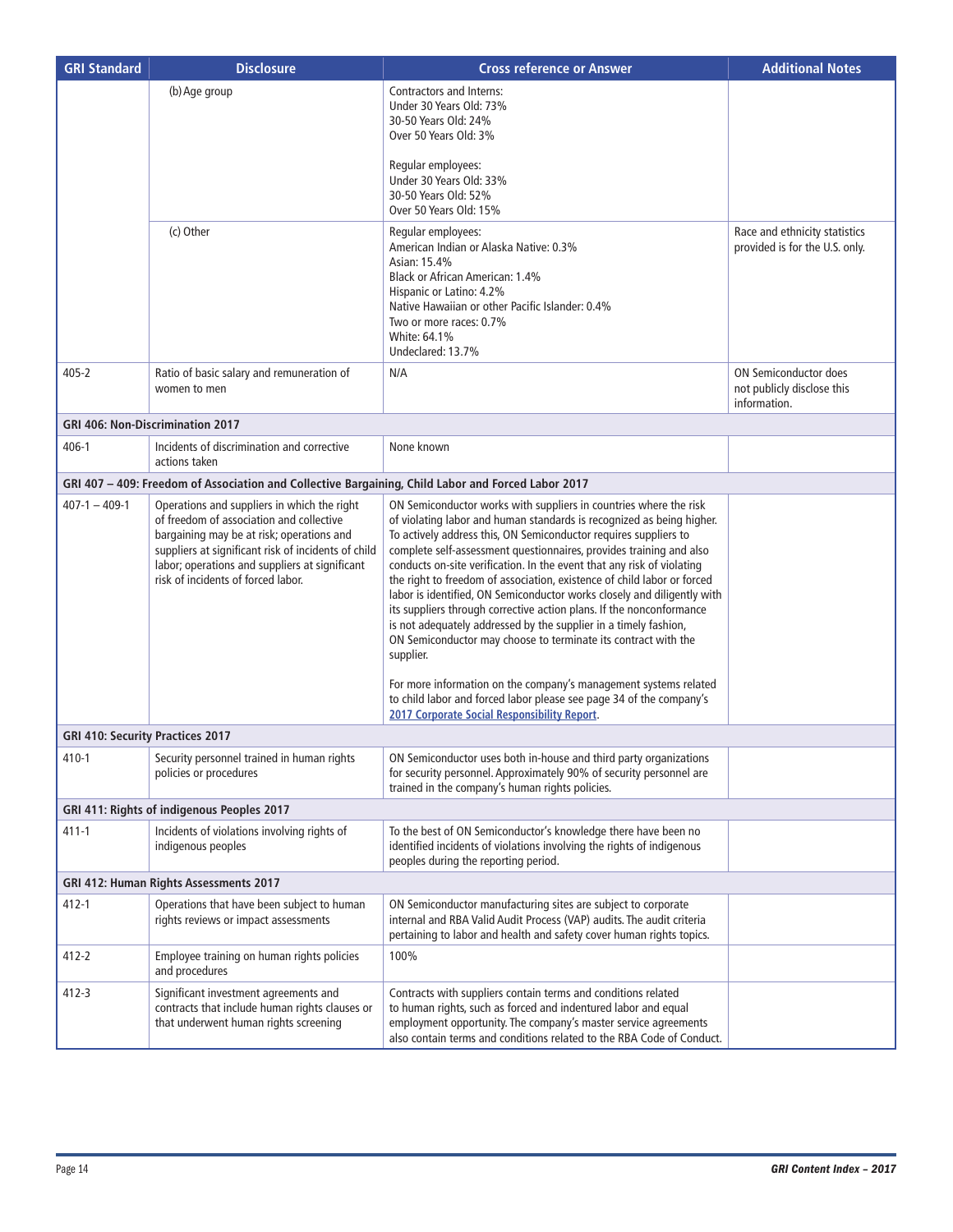| <b>GRI Standard</b>                  | <b>Disclosure</b>                                                                                                            | <b>Cross reference or Answer</b>                                                                                                                                                                                                                                                                                                                                                                                                                                                          | <b>Additional Notes</b>                       |  |  |  |  |
|--------------------------------------|------------------------------------------------------------------------------------------------------------------------------|-------------------------------------------------------------------------------------------------------------------------------------------------------------------------------------------------------------------------------------------------------------------------------------------------------------------------------------------------------------------------------------------------------------------------------------------------------------------------------------------|-----------------------------------------------|--|--|--|--|
|                                      | <b>GRI 413: Local Communities 2017</b>                                                                                       |                                                                                                                                                                                                                                                                                                                                                                                                                                                                                           |                                               |  |  |  |  |
| $413 - 1$                            | Operations with local community engagement,<br>impact assessments, and development<br>programs                               | All ON Semiconductor sites globally are involved with community<br>engagement and development programs through the company's<br>workplace giving program and employee volunteerism. To learn more<br>about the company's community engagement efforts, please see<br>the Our Community section of the company's 2017 Corporate Social<br><b>Responsibility Report.</b>                                                                                                                    |                                               |  |  |  |  |
| $413 - 2$                            | Operations with significant actual and<br>potential negative impacts on local<br>communities                                 | None                                                                                                                                                                                                                                                                                                                                                                                                                                                                                      |                                               |  |  |  |  |
|                                      | GRI 414: Supplier Social Assessment 2017                                                                                     |                                                                                                                                                                                                                                                                                                                                                                                                                                                                                           |                                               |  |  |  |  |
| 414-1                                | New suppliers that were screened using social<br>criteria                                                                    | New suppliers are not pre-screened against social criteria. However, all<br>suppliers are provided ON Semiconductor's Supplier Handbook which<br>references the company's Corporate Social Responsibility Statement<br>of Commitment. Furthermore top suppliers by spend are required to<br>sign ON Semiconductor's Corporate Social Responsibility Statement<br>of Conformance and complete a risk assessment with social criteria<br>every other year.                                  |                                               |  |  |  |  |
| 414-2                                | Negative social impacts in the supply chain<br>and actions taken                                                             | ON Semiconductor works closely and diligently with its suppliers. If<br>negative social impacts are identified within the company's supply<br>chain, ON Semiconductor works with its suppliers to address those<br>issues through corrective action plans.                                                                                                                                                                                                                                |                                               |  |  |  |  |
| GRI 415: Public Policy 2017          |                                                                                                                              |                                                                                                                                                                                                                                                                                                                                                                                                                                                                                           |                                               |  |  |  |  |
| $415 - 1$                            | Political contributions                                                                                                      | None                                                                                                                                                                                                                                                                                                                                                                                                                                                                                      |                                               |  |  |  |  |
|                                      | GRI 416: Customer Health and Safety 2017                                                                                     |                                                                                                                                                                                                                                                                                                                                                                                                                                                                                           |                                               |  |  |  |  |
| 416-1                                | Assessment of health and safety impacts of<br>product and service categories                                                 | Over 95% of ON Semiconductor products are available in lead-<br>free (Pb-free) packaging. ON Semiconductor also supports the aim<br>of REACH in improving the protection of human health and the<br>environment through better and earlier identification of the intrinsic<br>property of chemical substances. ON Semiconductor meets REACH<br>requirements and is committed to provide customers with information<br>about substances in their products according to REACH requirements. |                                               |  |  |  |  |
| $416 - 2$                            | Incidents of non-compliance concerning the<br>health and safety impacts of products and<br>services                          | ON Semiconductor is not aware of any non-compliance concerning the<br>health and safety impacts of their products and services.                                                                                                                                                                                                                                                                                                                                                           |                                               |  |  |  |  |
| GRI 417: Marketing and Labeling 2017 |                                                                                                                              |                                                                                                                                                                                                                                                                                                                                                                                                                                                                                           |                                               |  |  |  |  |
| $417 - 1$                            | Requirements for product and service<br>information and labeling:<br>(a) The sourcing of components of product<br>or service | Not required                                                                                                                                                                                                                                                                                                                                                                                                                                                                              |                                               |  |  |  |  |
|                                      | (b) Content, particularly with regard to<br>substances that might produce an<br>environmental or social impact               | Per labeling requirements of JEDEC standard JESD97, all shipping<br>labels show whether or not the products are Restriction on Hazardous<br>Substances (RoHS) compliant/Pb-free. ON Semiconductor labeling also<br>indicates information regarding hazardous material to comply with<br>the China RoHS directive.                                                                                                                                                                         |                                               |  |  |  |  |
|                                      | (c) Safe use of the product or service                                                                                       | Not required                                                                                                                                                                                                                                                                                                                                                                                                                                                                              |                                               |  |  |  |  |
|                                      | (d) Disposal of the product and<br>environmental or social impacts                                                           | Not required                                                                                                                                                                                                                                                                                                                                                                                                                                                                              |                                               |  |  |  |  |
|                                      | Percentage of significant product or service<br>categories by and assessed for compliance<br>with such procedures.           | N/A                                                                                                                                                                                                                                                                                                                                                                                                                                                                                       | The company does not evaluate<br>this metric. |  |  |  |  |
| $417 - 2$                            | Incidents of non-compliance concerning<br>product and service information and labeling                                       | To the best of ON Semiconductor's knowledge the company has not<br>received fines for non-compliance concerning product and service<br>information and labeling.                                                                                                                                                                                                                                                                                                                          |                                               |  |  |  |  |
| 417-3                                | Incidents of non-compliance concerning<br>marketing communication                                                            | ON Semiconductor is not aware of any non-compliance concerning<br>marketing communication.                                                                                                                                                                                                                                                                                                                                                                                                |                                               |  |  |  |  |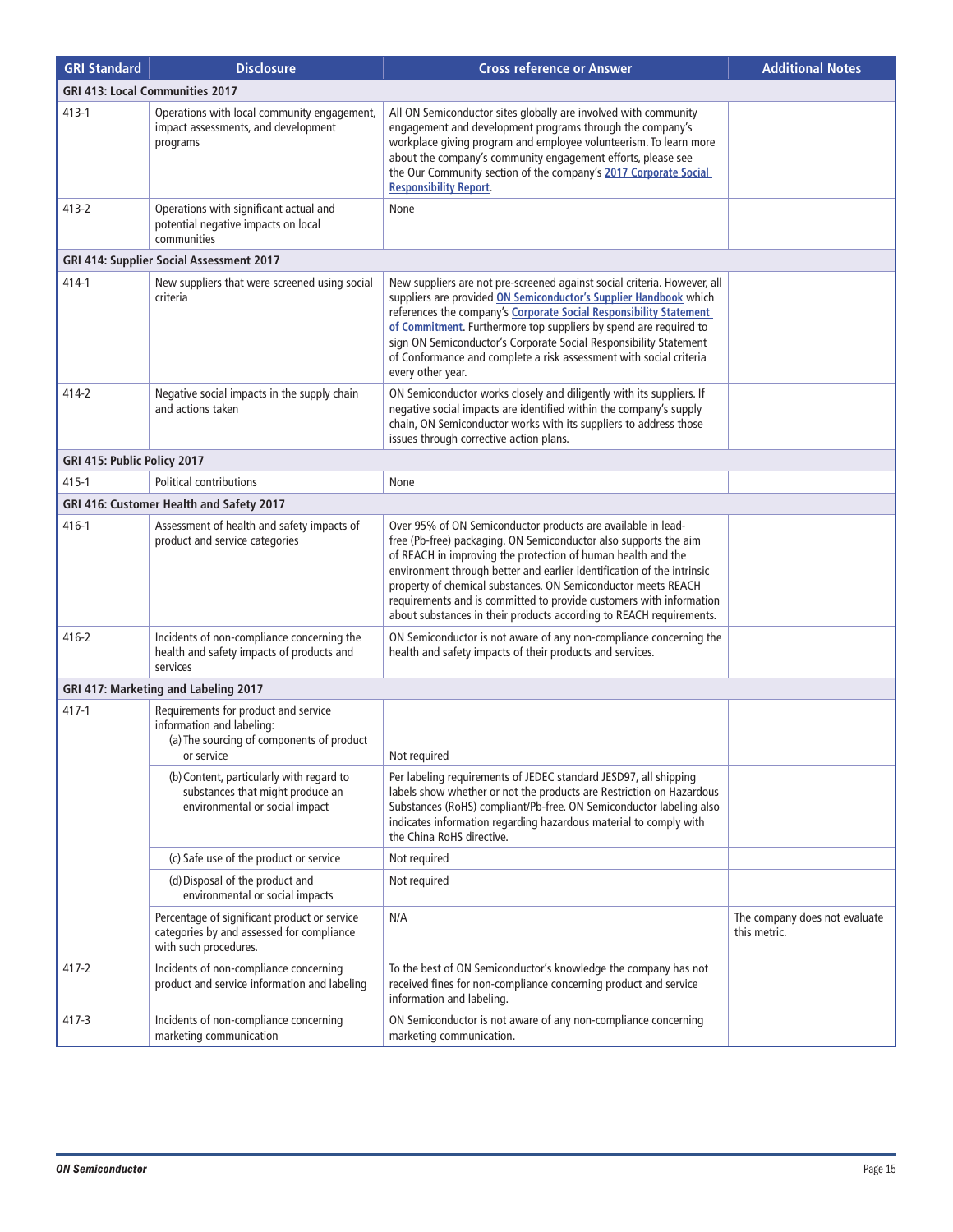| <b>GRI Standard</b>                           | <b>Disclosure</b>                                                                                  | <b>Cross reference or Answer</b>                                                                                                                                                                         | <b>Additional Notes</b> |  |  |  |
|-----------------------------------------------|----------------------------------------------------------------------------------------------------|----------------------------------------------------------------------------------------------------------------------------------------------------------------------------------------------------------|-------------------------|--|--|--|
| GRI 418: Customer Privacy 2017                |                                                                                                    |                                                                                                                                                                                                          |                         |  |  |  |
| 418-1                                         | Substantiated complaints concerning breaches<br>of customer privacy and losses of customer<br>data | ON Semiconductor is not aware of any such substantiated complaints.                                                                                                                                      |                         |  |  |  |
| <b>GRI 419: Socioeconomic Compliance 2017</b> |                                                                                                    |                                                                                                                                                                                                          |                         |  |  |  |
| 419-1                                         | Non-compliance with laws and regulations in<br>the social and economic area                        | To the best of ON Semiconductor's knowledge the company has<br>not received significant fines or non-monetary sanctions for non-<br>compliance with laws or regulations in the social or economic areas. |                         |  |  |  |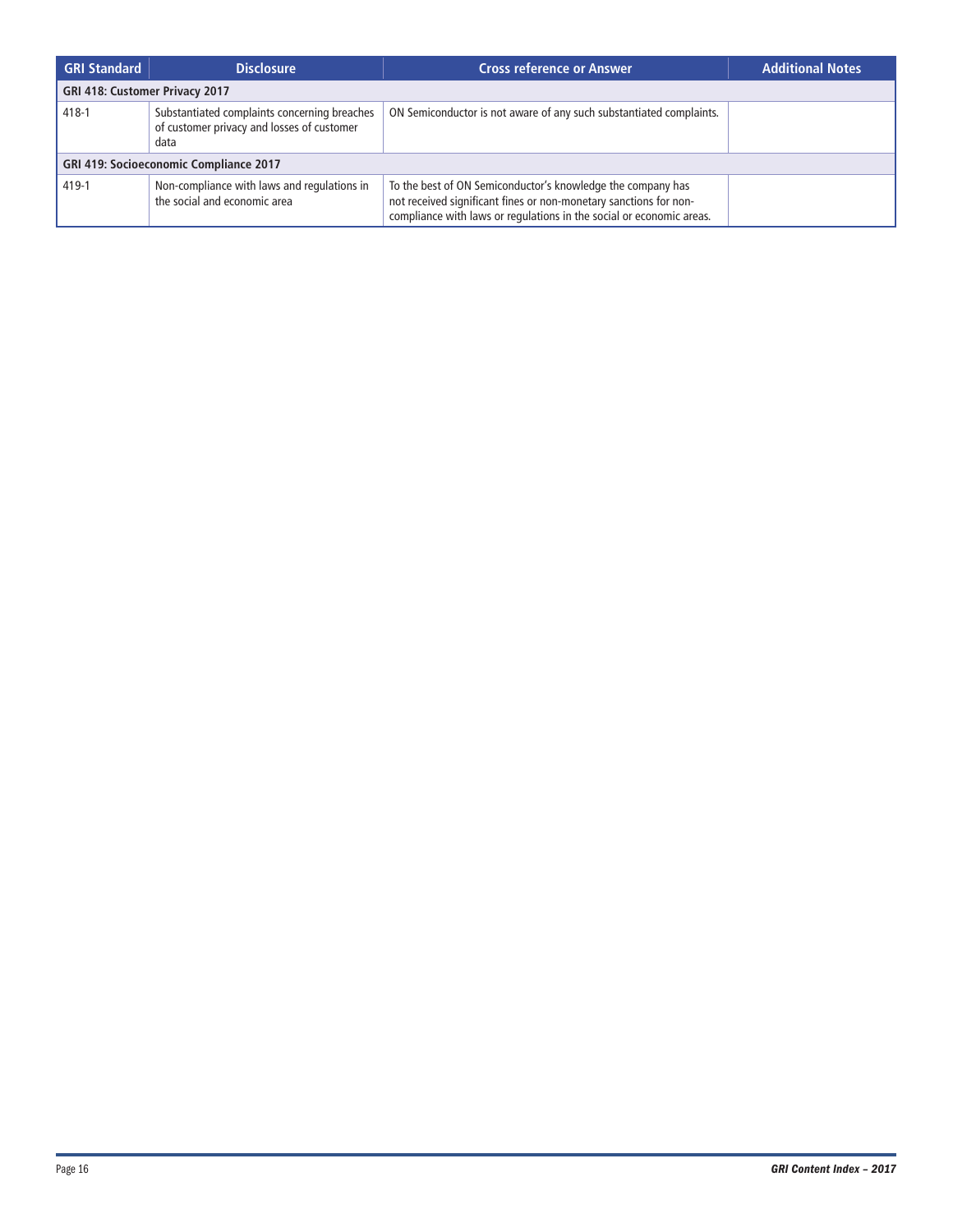

## ON Semiconductor®

5005 East McDowell Road, Phoenix, Arizona 85008 USA

## www.onsemi.com

### CONTACT US

ON Semiconductor Headquarters 5005 East McDowell Road Phoenix, AZ 85008 USA

Tel: (602) 244-6600 Customer Inquiries: (888) 743-7826 ON Semiconductor Website: www.onsemi.com Corporate Social Responsibility Page: www.onsemi.com/social-responsibility Corporate Environmental Programs Page: www.onsemi.com/evp

Visit us on:



Contact for CSR report inquiries: Keenan Evans, Senior Vice President, Global Quality, Reliability, EHS and Corporate Social Responsibility